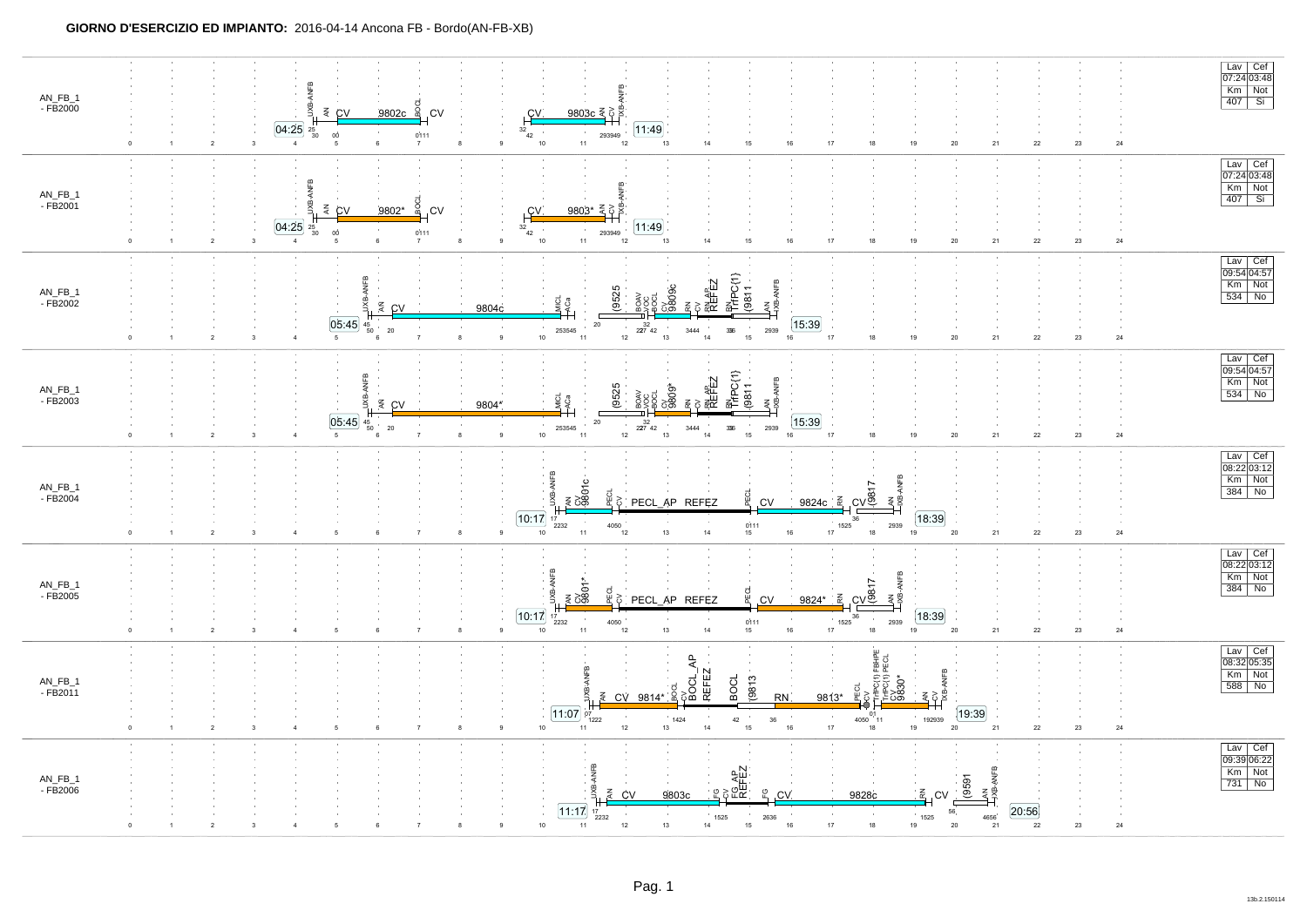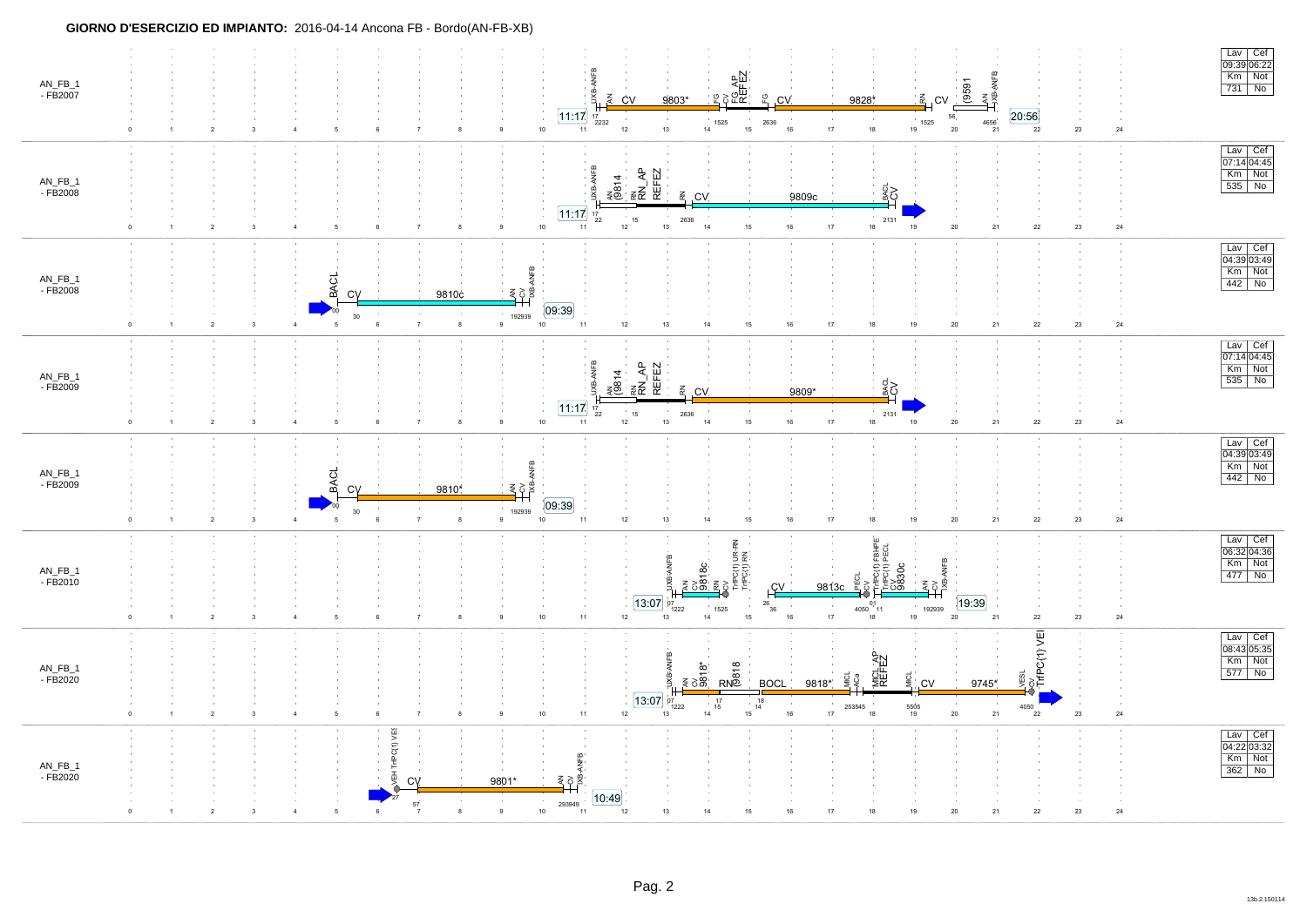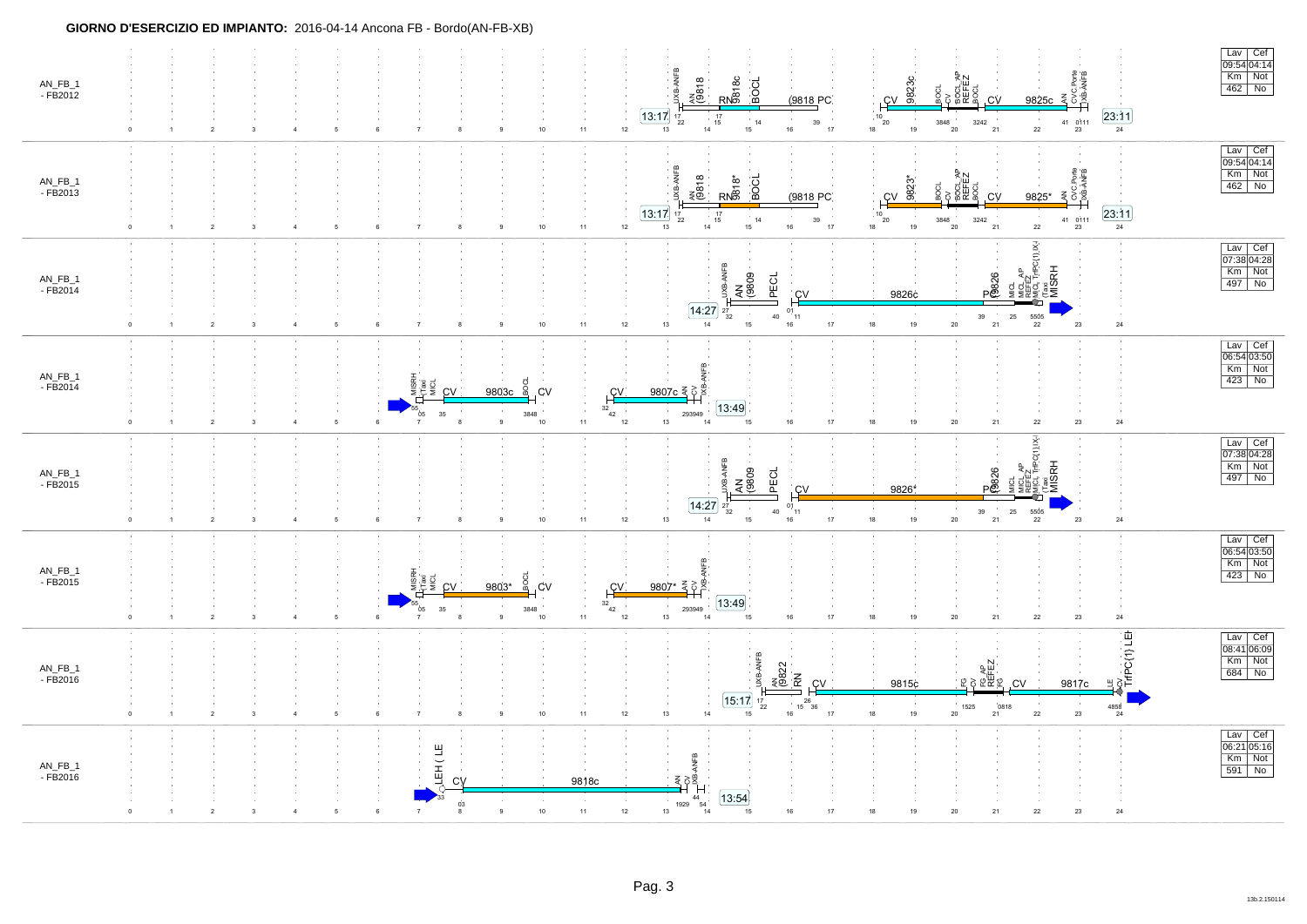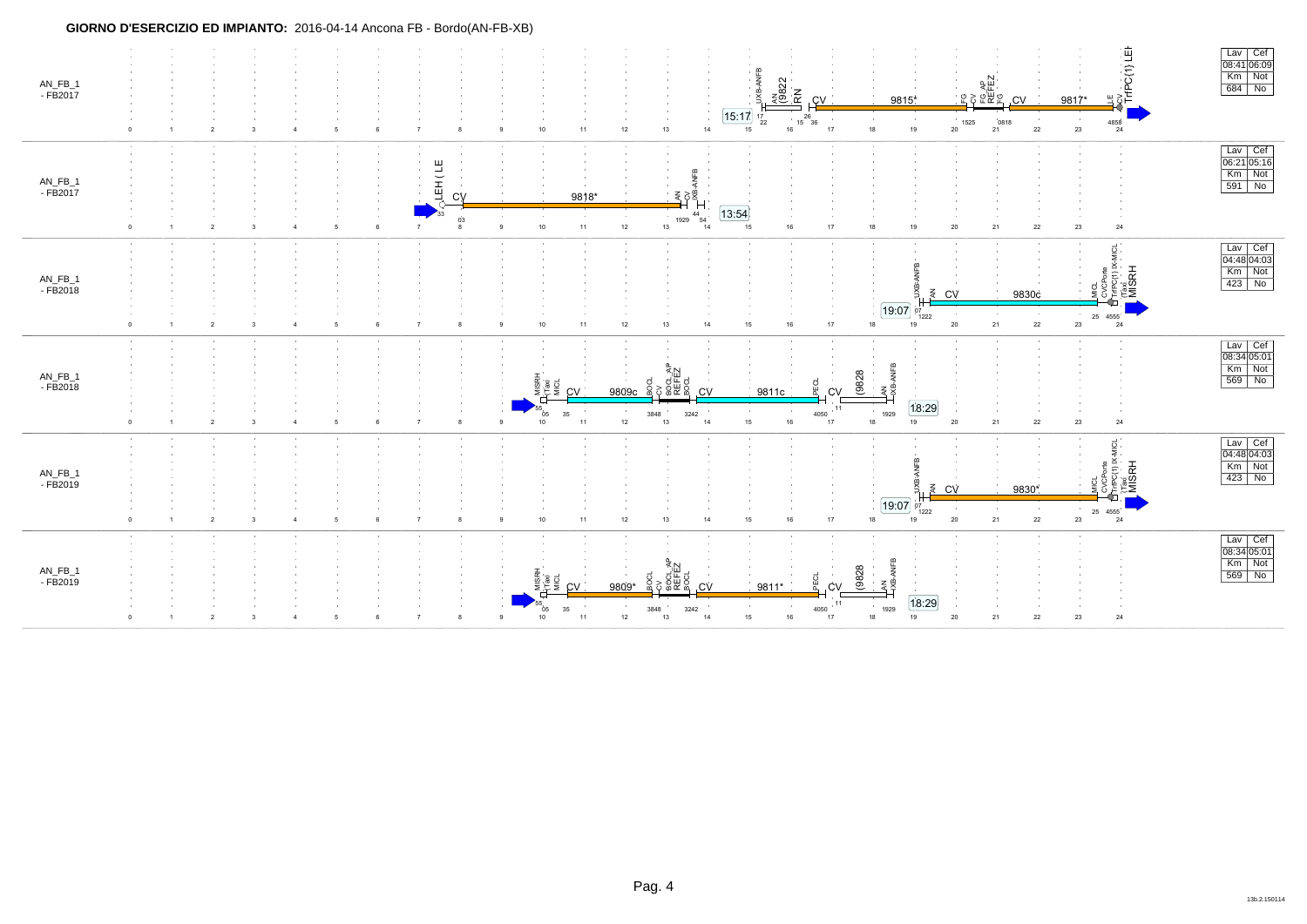### **GIORNO D'ESERCIZIO ED IMPIANTO:** 2016-04-14 Domodossola FB - Bordo(DO-FB-XB)

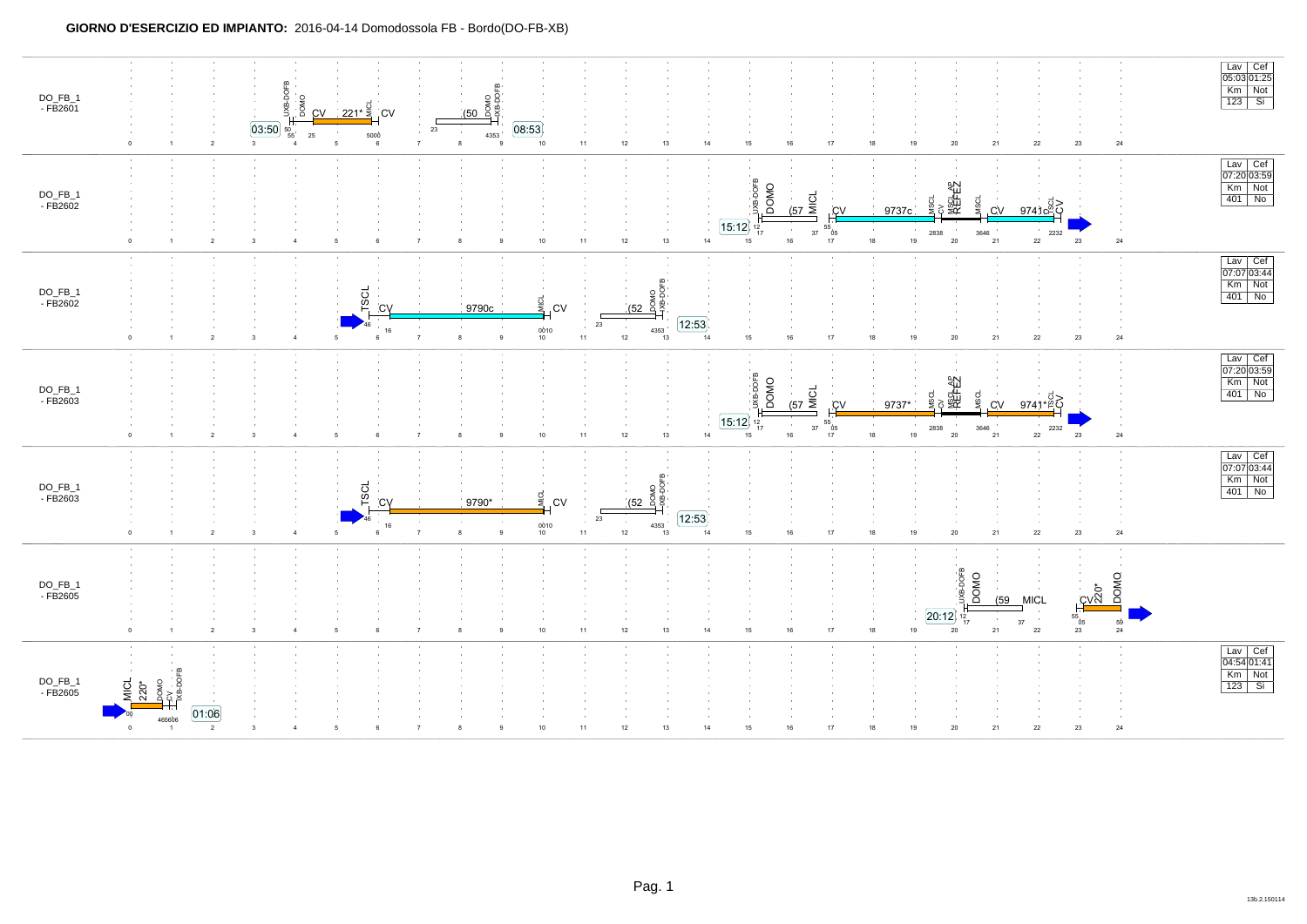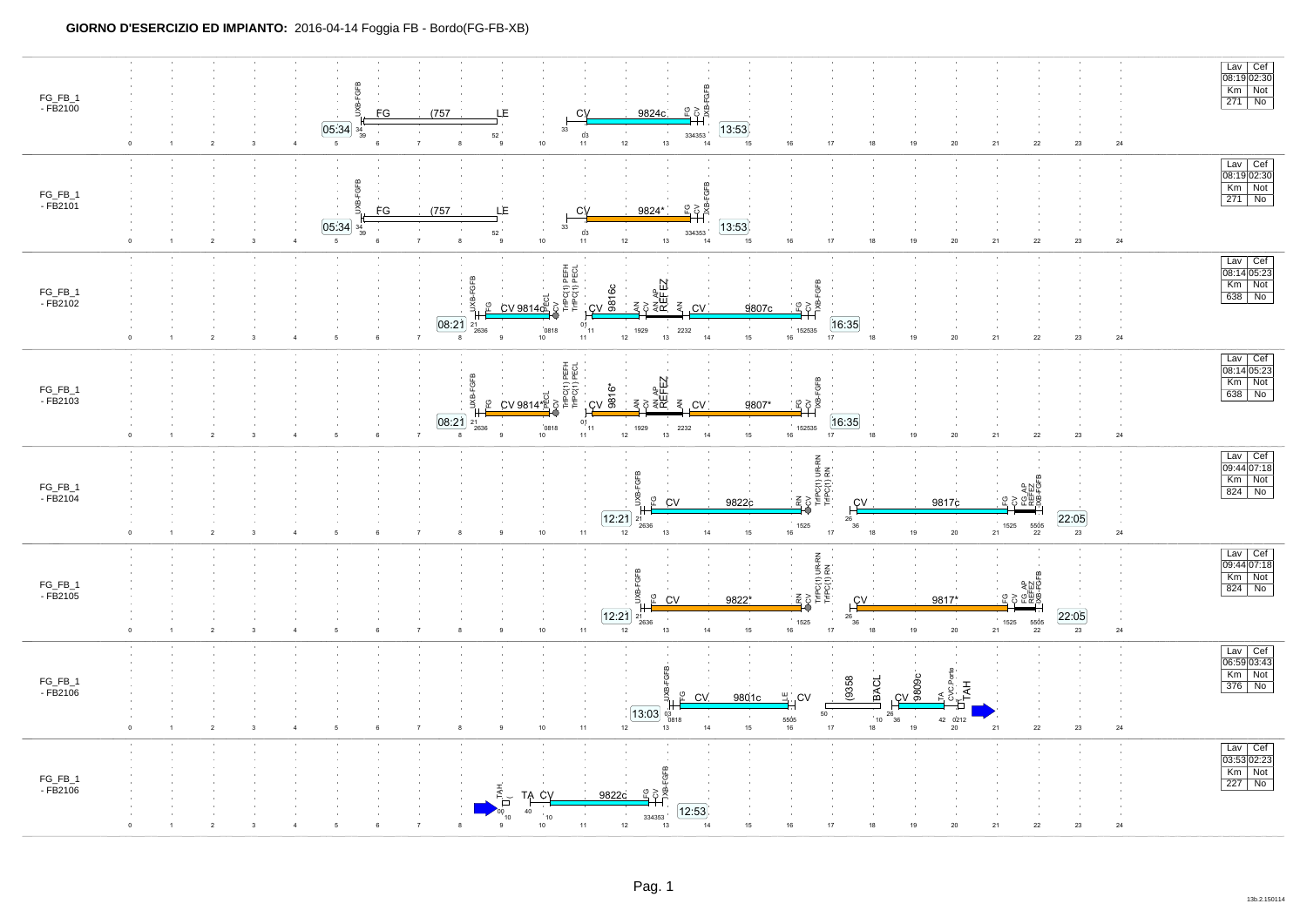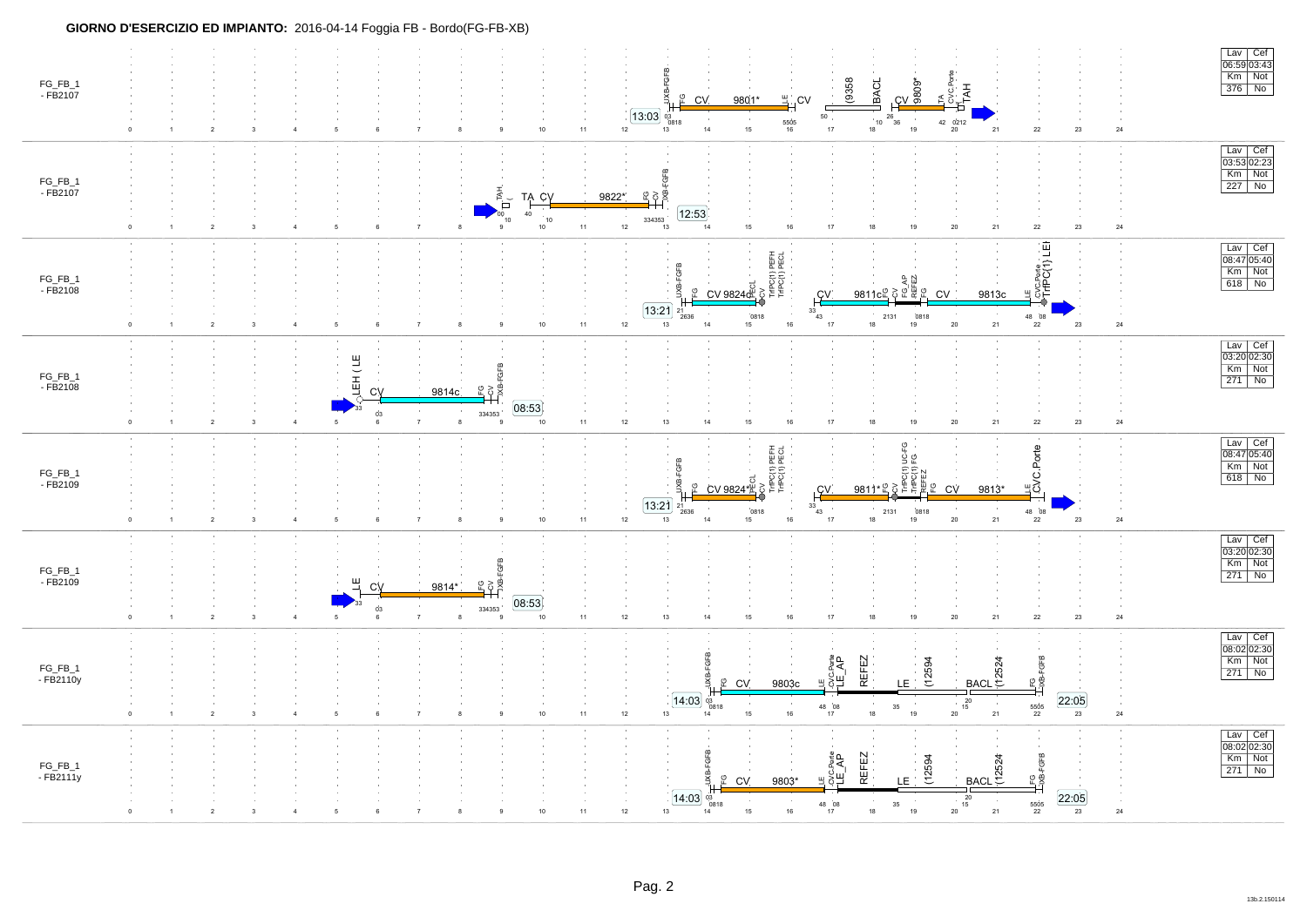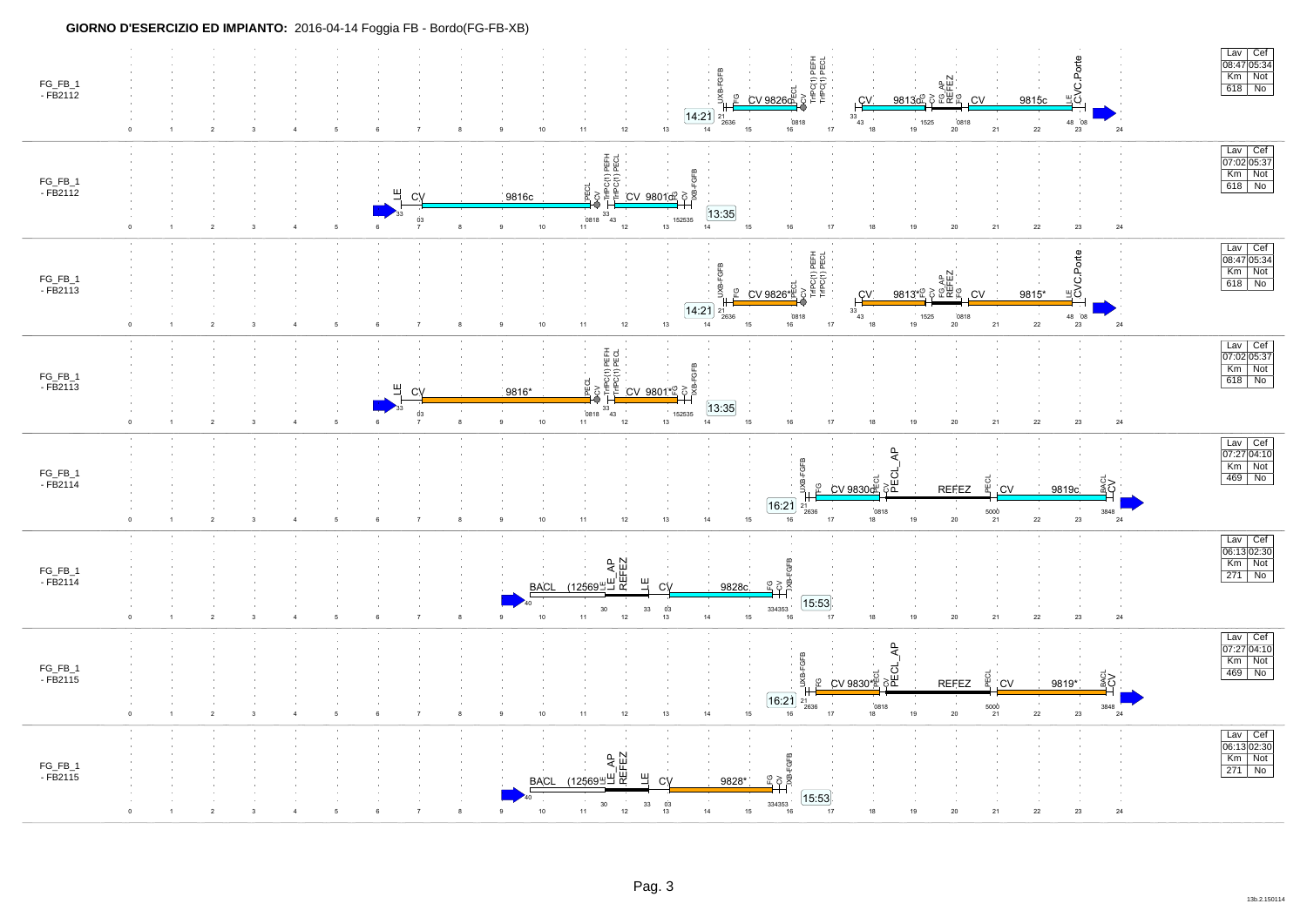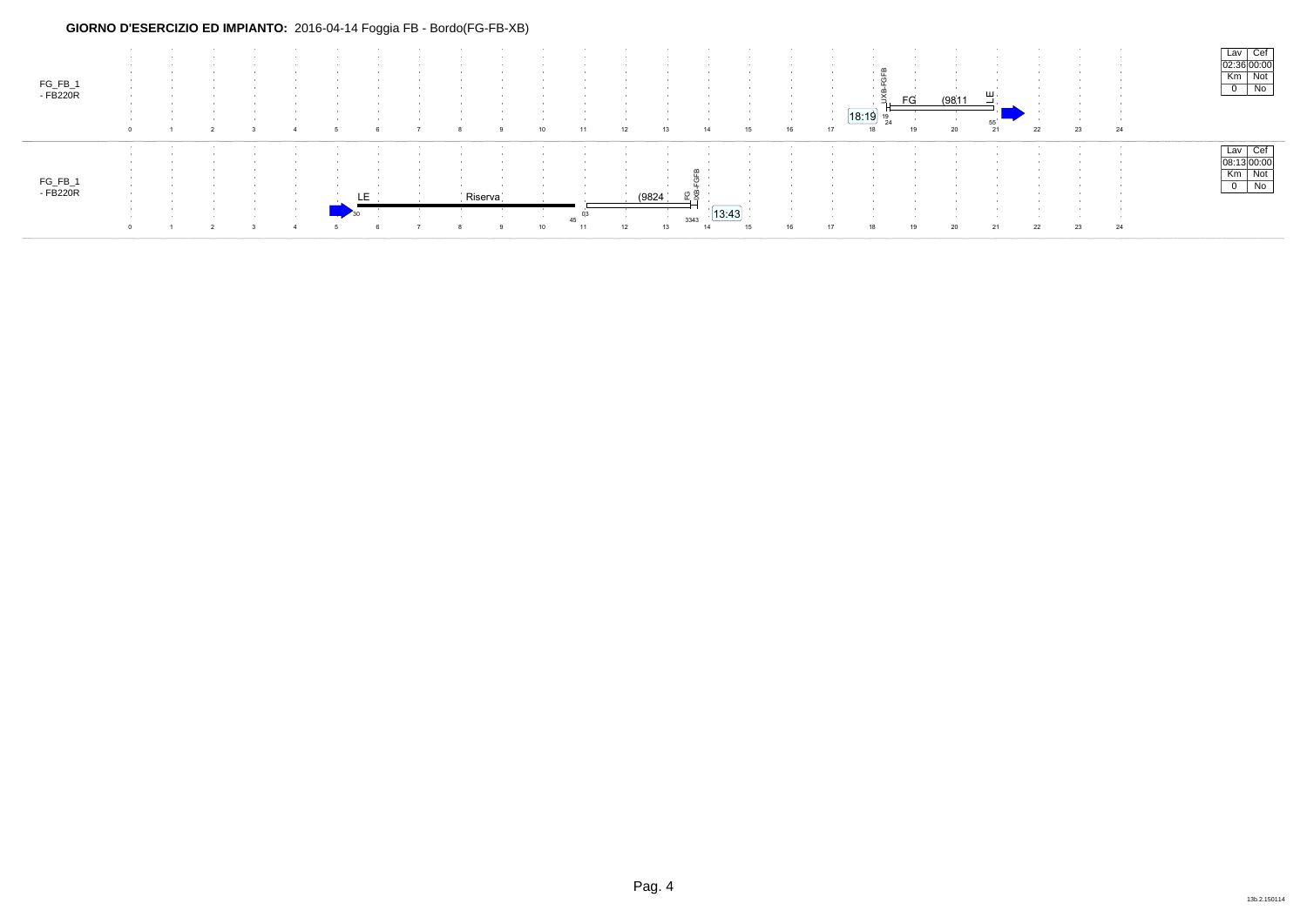| LE_FB_1<br>- FB2140 | NOTE: In arrivo a Lecce acc. maggiorati +10' per PFD dopo giro Loco. |  |  |  |  | 10:58 <br>10 | 11 | 0 <sup>3</sup><br>12 | 3343<br>13<br>14         | O<br>C(1) UC-<br>C(1) FG<br>15 | 08<br>18<br>16<br>17                                                 | 18       | 48 '0818<br>19 | 19:18<br>20 | 21      | 22          | 23 | 24                             | Lav Cef<br>08:20 05:00<br>$\begin{array}{ c c c }\hline \text{Km} & \text{Not} \ \hline 543 & \text{No} \\\hline \end{array}$ |
|---------------------|----------------------------------------------------------------------|--|--|--|--|--------------|----|----------------------|--------------------------|--------------------------------|----------------------------------------------------------------------|----------|----------------|-------------|---------|-------------|----|--------------------------------|-------------------------------------------------------------------------------------------------------------------------------|
| LE_FB_1<br>- FB2141 | $\Omega$                                                             |  |  |  |  | 10:58        |    | 12                   | 9826<br>3343<br>14<br>13 | ပူ<br>ទំ<br>ខ្ញុំ ខ្ញុ         | 08<br>18<br>16                                                       | 18       | 48580<br>19    | 19:08<br>20 | 21      | 22          | 23 | 24                             | Lav Cef<br>08:10 05:00<br>Km Not<br>543 No                                                                                    |
| LE_FB_1<br>- FB2142 | <b>COLLEGE</b><br>$\Omega$                                           |  |  |  |  |              | 11 | 12                   | 13:28                    | 9830<br>15                     | 14.<br><b>State</b><br>$\circ$<br>보다<br>지수<br>기후<br>3343<br>16<br>17 | 14<br>18 |                | 9811c       |         | 21:25<br>22 | 23 | <b>COL</b><br><b>COL</b><br>24 | Lav Cef<br>07:57 05:01<br>Km Not<br>543 No                                                                                    |
| LE_FB_1<br>- FB2143 | <b>COLLEGE</b><br>$\Omega$                                           |  |  |  |  |              | 11 |                      | 13:28                    | 9830                           | O<br>541 PG<br>541 PG<br>3343<br>17                                  | 14<br>18 |                | 9811        | m<br>55 | 21:25<br>22 | 23 | $\sim$<br>$\sim$<br>24         | Lav Cef<br>07:57 05:01<br>Km Not<br>543 No                                                                                    |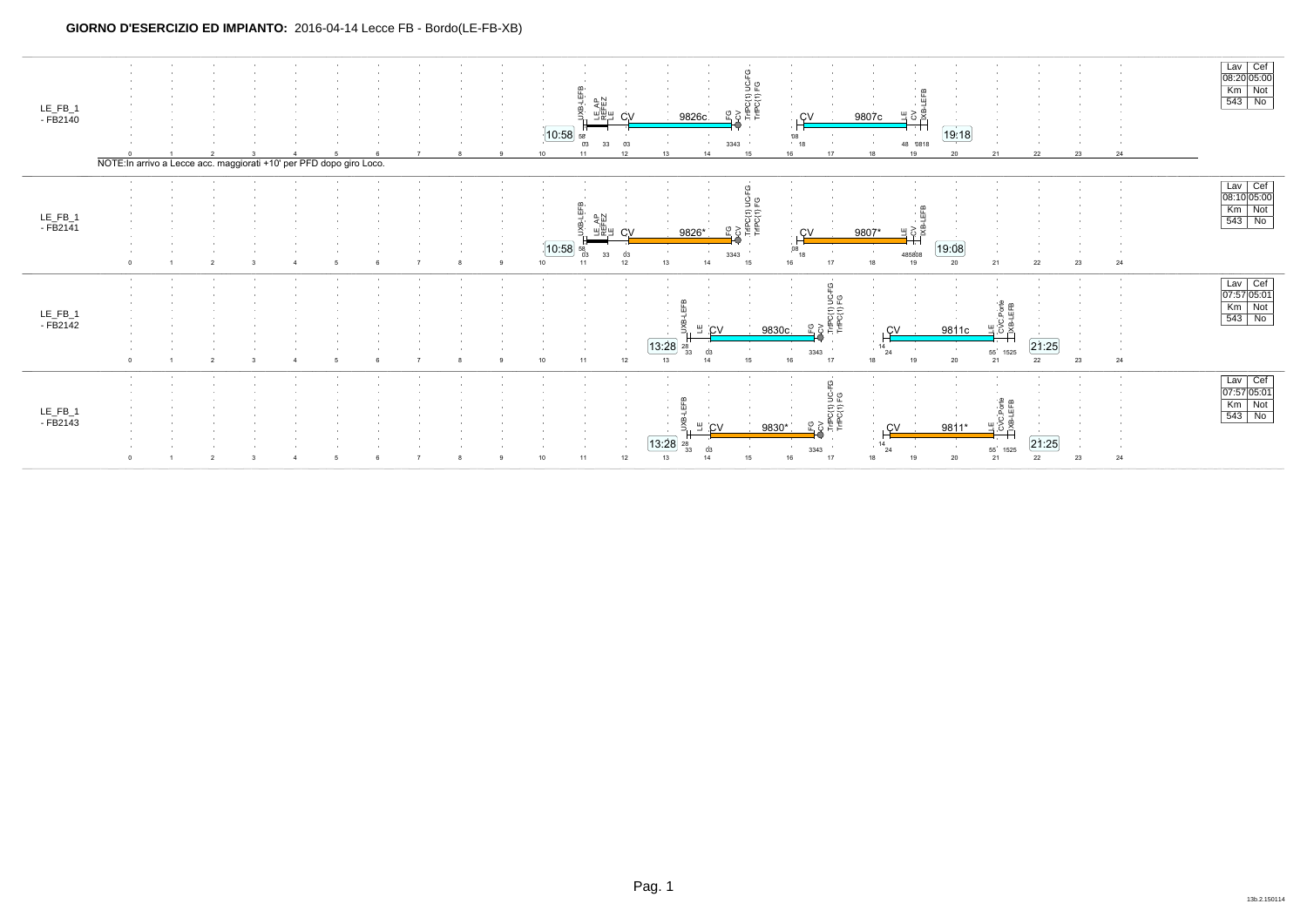| MI_FB_1<br>- FB221R                | $\overline{2}$<br>$\mathbf{1}$<br>$\overline{\mathbf{3}}$ | RIS<br><b>MICL</b><br>05:50<br>50<br>$5\phantom{.0}$<br>$\,6\,$<br>$\overline{7}$<br>8<br>9                                                                                          | 13:20<br>$20\,$<br>14<br>$12\,$<br>13<br>15<br>$10$<br>11                                                                                                                                                                             | 16<br>17<br>18<br>19<br>20<br>21                                                                                                                                                                         | 22<br>23<br>24                                   | Lav Cef<br>07:30 00:00<br>Km Not<br>$\overline{0}$ No    |
|------------------------------------|-----------------------------------------------------------|--------------------------------------------------------------------------------------------------------------------------------------------------------------------------------------|---------------------------------------------------------------------------------------------------------------------------------------------------------------------------------------------------------------------------------------|----------------------------------------------------------------------------------------------------------------------------------------------------------------------------------------------------------|--------------------------------------------------|----------------------------------------------------------|
| MI_FB_1<br>- FB2200                | $\overline{2}$                                            | UXB-MIFB<br>g<br>ÆSL<br>221c<br>CV.<br>[06:00]<br>$^{00}_{0515}$<br>$\begin{array}{cc} 35 & 55 \\ & 10 \end{array}$<br>$5\overline{5}$<br>$\overline{7}$<br>8<br>$\mathfrak{g}$<br>6 | <b>Lime</b><br>Lime<br>Lime<br>CVC.Porte<br>(9714)<br>13:35<br>50<br>2535<br>$12\,$<br>11<br>13<br>15<br>14                                                                                                                           | 16<br>$17$<br>$18\,$<br>$19$<br>$20\,$<br>21                                                                                                                                                             | $24\,$<br>${\bf 22}$<br>23                       | Lav Cef<br>07:35 03:20<br>Km Not<br>$\frac{100}{265}$ No |
| $MI_FB_1$<br>$-FB2201$             |                                                           | ۾<br>MICL<br>ÆSL<br>g<br>CV.<br>$221*$<br>[06:00]<br>$\begin{array}{cc} 35 & 55 \\ & 10 \end{array}$<br>$5^{\circ}$<br>8<br>9                                                        | 핮<br>CVC.Porte<br>(9714)<br>13:35<br>50<br>2535<br>$12\,$<br>15<br>11<br>13<br>14                                                                                                                                                     | 16<br>$17\,$<br>$18\,$<br>19<br>20<br>21                                                                                                                                                                 | $22\,$<br>23<br>24                               | Lav Cef<br>07:35 03:20<br>Km Not<br>$265$ No             |
| MI_FB_1<br>- FB2202                | $\overline{2}$<br>$\overline{\mathbf{3}}$                 | $\omega$<br><b>MICL</b><br>JXB.<br><b>CV</b><br>9701c<br><b>CV</b><br>06:00<br>37<br>$^{00}_{05}$<br>$\sim$<br>5808<br>35<br>5 <sub>5</sub><br>$\overline{7}$<br>8<br>9<br>6         | BOCL_AP<br>(9415)<br>REFEZ <sup>5</sup><br>, CV<br>9814c<br>50<br>$\frac{0414}{13}$<br>$10\,$<br>$12\,$<br>$14\,$<br>15 <sub>15</sub><br>$11$                                                                                         | [15:55]<br>25 4555<br>${\bf 18}$<br>19<br>$\mathbf{21}$<br>16<br>17<br>$20\,$                                                                                                                            | $24\,$<br>$\bf 22$<br>23                         | Lav Cef<br>09:55 04:30<br>Km Not<br>476 No               |
| MI_FB_1<br>- FB2203                | $\overline{2}$                                            | ſ₿<br>MICL<br>VSCI<br>š<br>CV<br>9701*<br>.CV<br>06:00<br>37<br>00<br>05<br>35<br>5808<br>$\overline{7}$<br>5 <sub>5</sub><br>8<br>$_{9}$<br>6                                       | BOCL_AP<br>(9415)<br><b>REFEZ</b><br>္မွ<br>, CV<br>9814*<br>50<br>0414<br>$12\,$<br>$14\,$<br>$10\,$<br>11<br>13<br>15                                                                                                               | Ξ<br>$rac{1}{2}$ $rac{1}{2}$ $rac{1}{2}$ $rac{1}{2}$ $rac{1}{2}$ $rac{1}{2}$ $rac{1}{2}$ $rac{1}{2}$ $rac{1}{2}$ $rac{1}{2}$<br>15:55<br>25 4555<br>17<br>$18\,$<br>19<br>21<br>16<br>20                 | $22\,$<br>23<br>24                               | Lav Cef<br>09:55 04:30<br>Km Not<br>476 No               |
| MI_FB_1<br>- FB222R<br>$\Omega$    | $\overline{2}$                                            | [10:00]<br>$\overline{7}$<br>9<br>5<br>6<br>8                                                                                                                                        | RIS<br><b>MICL</b><br>00<br>$13\,$<br>15<br>$10\,$<br>11<br>$12\,$<br>14                                                                                                                                                              | 17:30<br>$30\,$<br>$16\,$<br>$18\,$<br>17<br>19<br>$20\,$<br>21                                                                                                                                          | ${\bf 22}$<br>24<br>23                           | Lav Cef<br>07:30 00:00<br>Km Not<br>$\overline{0}$ No    |
| $MI_FB_1$<br>$-FB2206$<br>$\Omega$ | $\overline{2}$<br>$\mathbf{1}$<br>-3                      | $_{9}$<br>5<br>6<br>$\overline{7}$<br>8                                                                                                                                              | TOPN AP<br>REFEZ<br>¶≞<br>TOPN<br>CV 9712c<br>Ċ٧<br>$\overline{11:25}$ $25 \over 3040$<br>40<br>$\begin{array}{c} 10 \\ 15 \end{array}$<br>2535<br>$10\,$<br>11<br>$12\,$<br>13<br>14                                                 | $C_V \frac{32}{5}$<br>CV <sub>0</sub><br>CV <sub>0</sub><br>9737cs<br>š<br>.cv<br>2131<br>05<br>2535<br>35<br>4656<br>19<br>$20\,$<br>16<br>18<br>21<br>17                                               | 20:35<br>$22\,$<br>$23\,$<br>24                  | Lav Cef<br>09:10 04:07<br>Km Not<br>$387$ No             |
| MI_FB_1<br>$-FB2207$               |                                                           |                                                                                                                                                                                      | <b>CV</b><br>TOPN AP<br>REFEZ<br>MIFB<br>TOPN<br>B-<br><b>DI</b><br>$CV 9712*$<br><b>CV</b><br>$\overline{11:25}$ $25$ <sub>3040</sub><br>$\begin{array}{c} 10 \\ 15 \end{array}$<br>$40\,$<br>2535<br>$10$<br>11<br>12<br>$13$<br>14 | $rac{6}{6}$<br>$C\sqrt{\frac{5}{97}}$<br>Циед<br>Цувам<br>$9737*$<br>$\frac{6}{5}$<br>.CV<br>05<br>$\begin{array}{c} 39 \\ 2131 \end{array}$<br>2535<br>$35\,$<br>4656<br>18<br>19<br>$20\,$<br>16<br>17 | $\frac{20:35}{21}$<br>$24\,$<br>$22\,$<br>$23\,$ | Lav Cef<br>09:10 04:07<br>Km Not<br>387 No               |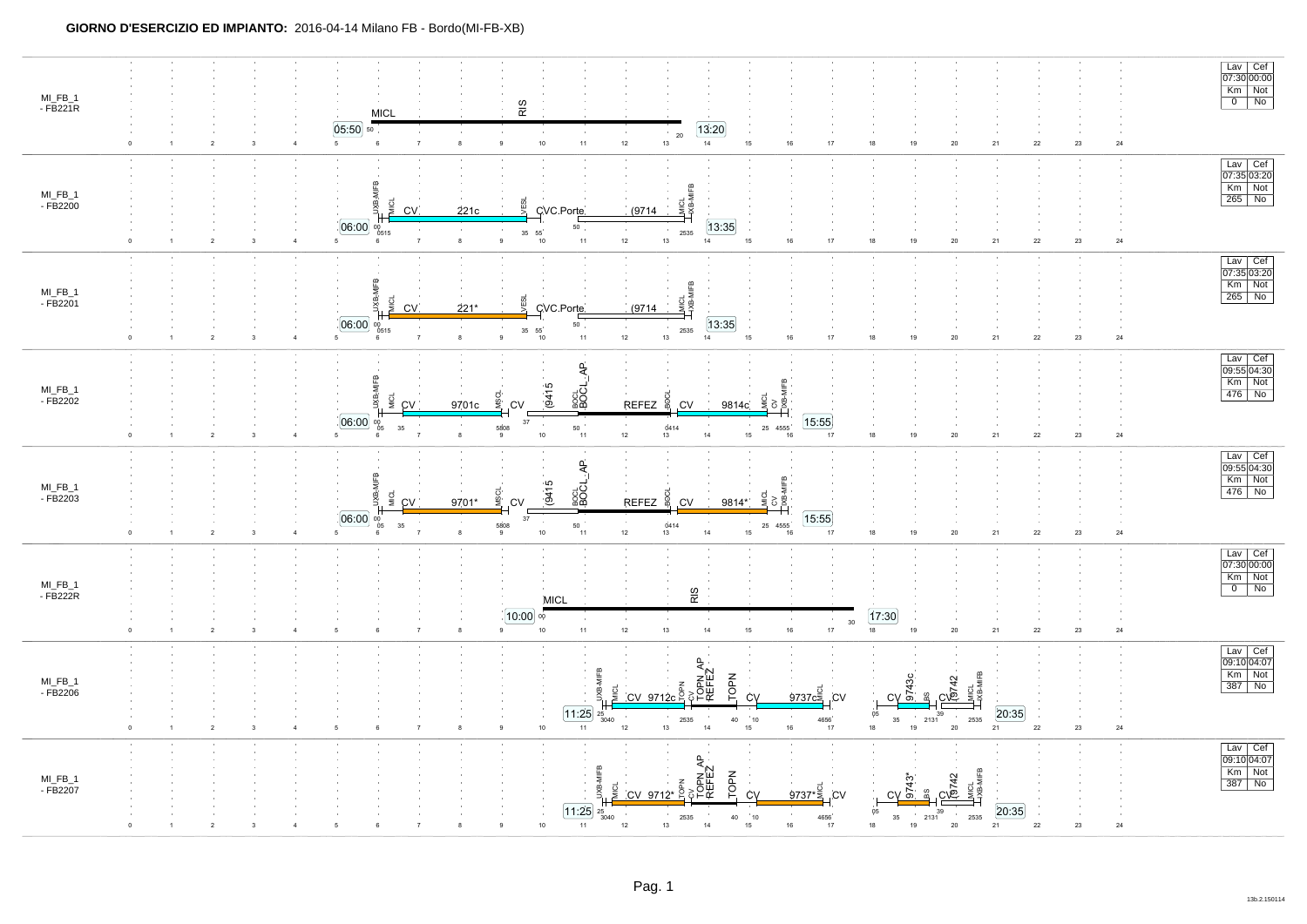| MI_FB_1<br>$-FB2210$   | $\overline{2}$                               | 3                                         | $\overline{7}$                                                                                                                                              | 10<br>11<br>9                                                                         | TripC(1) UR-F<br>TripC(1) RN<br>MIFB<br>CVC.Porte<br>EXB-MIFB<br>MICL<br>š<br>₫<br>쥰<br>CV<br>9813c<br>CV<br>9822c<br>[12:00]<br>[19:55]<br>$05$ <sub>15</sub><br>00<br>05<br>$\sim 10^{-1}$<br>$\sim$<br>3444<br>25 4555<br>35<br>14<br>15<br>$16\,$<br>$18\,$<br>12<br>13<br>$17\,$<br>19<br>20<br>21<br>$\bf 22$<br>$23\,$<br>${\bf 24}$                                               | Lav Cef<br>$\overline{07:55 06:07}$<br>Km Not<br>$660$ No                                                                 |
|------------------------|----------------------------------------------|-------------------------------------------|-------------------------------------------------------------------------------------------------------------------------------------------------------------|---------------------------------------------------------------------------------------|-------------------------------------------------------------------------------------------------------------------------------------------------------------------------------------------------------------------------------------------------------------------------------------------------------------------------------------------------------------------------------------------|---------------------------------------------------------------------------------------------------------------------------|
| $MI_FB_1$<br>$-FB2211$ | $\overline{\mathbf{2}}$<br>$\overline{1}$    | $\mathbf{3}$<br>$\overline{4}$            | $\overline{7}$<br>6                                                                                                                                         | 10<br>11<br>8<br>9                                                                    | 로<br>이 문<br>이 문<br>MIFB<br>$\frac{1}{2}$<br>MICL<br>IXR-<br>일<br>$rac{1}{2}$<br>중종<br>9813*<br><b>CV</b><br>9822*<br>CV<br>12:00<br>19:55<br>$05$ <sub>15</sub><br>$\mathop{00}\limits_{\mathbf{05}}$<br>$\sim$ 10 $\pm$<br>35<br>3444<br>25 4555<br>14<br>$17\,$<br>$18\,$<br>$15\,$<br>$16\,$<br>$22\,$<br>$\bf 24$<br>13<br>19<br>21<br>$23\,$<br>$12\,$<br>$20\,$                     | $\begin{array}{ l } \hline \text{Lav} & \text{Cef} \\ \hline 07:55 \vert 06:07 \hline \end{array}$<br>Km Not<br>$660$ No  |
| $MI_FB_1$<br>$-FB2214$ | $\overline{2}$<br>$\overline{1}$<br>$\Omega$ | $\overline{\mathbf{3}}$<br>$\overline{4}$ | $\overline{7}$<br>6                                                                                                                                         | $10\,$<br>$11$<br>8                                                                   | 쥰<br>JRN<br>XCV<br>TrfPC(1) UR-F<br>TrfPC(1) RN<br>ē<br>9826c<br><sub>호텔</sub><br>이번 이 <u>수</u><br>이번 있습니다.<br>MICL<br>ŠК<br><b>CV</b><br>9815c<br>CV<br>9824c<br>13:00<br>21:55<br>$05$ <sub>15</sub><br>$\substack{00 \ 05}$<br>$\sim$<br>35<br>3444<br>3141<br>25 4555<br>3949<br>$15\,$<br>19<br>21<br>12<br>14<br>$16\,$<br>$17\,$<br>18<br>20<br>$22\,$<br>$23\,$<br>$\bf 24$<br>13 | $\begin{array}{ c c } \hline \text{Lav} & \text{Cef} \\ \hline 08:55 & 06:05 \\ \hline \end{array}$<br>Km Not<br>660 No   |
| $MI_FB_1$<br>$-FB2215$ | $\overline{2}$<br>$\Omega$<br>$\overline{1}$ | $\mathsf 3$<br>$\overline{4}$             | $\overline{7}$                                                                                                                                              | $11$<br>$10\,$                                                                        | ד הודיס (ז) שר-RN.<br>בתריס (ז) RN<br>요<br>오 있습니다<br>오 있습니다<br>오 있습니다.<br>း<br>၁၉ နိုင်<br>MiCL<br>ЭŠ<br>ĎЖ.<br>쥰<br>CV<br>9815*<br>CV<br>9824*<br>13:00<br>21:55<br>$05$ <sub>15</sub><br>$\mathbf{^{00}_{05}}$<br>25 4555<br>35<br>3444<br>3949<br>3141<br>$15\,$<br>$17\,$<br>$\mathbf{21}$<br>14<br>$16\,$<br>$18\,$<br>19<br>20<br>$22\,$<br>$\bf 24$<br>12<br>13<br>$23\,$          | Lav Cef<br>08:55 06:05<br>Km Not<br>660 No                                                                                |
| MI_FB_1<br>- FB2208    | $\overline{2}$<br>$\overline{1}$             | $\mathbf{3}$<br>$\overline{4}$            | $\overline{7}$<br>-5<br>-6                                                                                                                                  | $11 -$<br>$10$<br>8<br>9                                                              | ₽<br><b>ASC<br/>NSC</b><br>REFI<br><b>SE</b><br>ysci<br>Ťхе<br>CV<br>9725c<br>CV<br>Ċ٧<br>9748c<br>[13:30]<br>21:55<br>$rac{L}{20}$ 30<br>$\frac{30}{35}$<br>$\begin{array}{c} 4050 \\ 17 \end{array}$<br>25 4555<br>22<br>$\begin{array}{c} 5202 \\ 19 \end{array}$<br>05<br>$16\,$<br>$18\,$<br>12<br>13<br>15<br>$20\degree$<br>21<br>$23\,$<br>$\bf 24$<br>14                         | $\begin{array}{ c c } \hline \text{Lav} & \text{Cef} \\ \hline 08:25 & 04:58 \\ \hline \end{array}$<br>Km Not<br>$521$ No |
| $MI_FB_1$<br>- FB2209  | $\overline{2}$                               | 3                                         | $\overline{7}$                                                                                                                                              | $11 -$<br>10<br>8<br>9                                                                | $\overline{A}$<br>MICL<br><b>SCI</b><br>찙<br>ġ<br>SSS<br>NSS<br>9725*<br><b>CV</b><br><b>CV</b><br>9748*<br>C١<br>13:30<br>21:55<br>$rac{L}{30}$<br>$\frac{30}{35}$<br>4050<br>25 4555<br>Ò5<br>5202<br>12<br>13<br>15<br>$16\,$<br>17<br>$18\,$<br>19<br>$20\,$<br>21<br>22<br>23<br>$\bf 24$<br>14                                                                                      | Lav Cef<br>08:25 04:58<br>Km Not<br>$521$ No                                                                              |
| MI_FB_1<br>- FB2224    | $\overline{2}$<br>$\overline{1}$             | $\mathbf{3}$<br>$\overline{4}$            | $\overline{7}$<br>$\sqrt{5}$<br>6                                                                                                                           | $11$<br>$10$<br>8<br>9                                                                | UR-TOPI<br>TOPN<br>MICLAP<br>REFEZ<br>$\overline{\xi}\overline{\xi}$<br>g<br>$\frac{9745c}{5}$ is<br><b>D</b><br>₽Ö<br><u>CV 9716c0</u><br>ĊV<br>.CV<br>9740c <sup>⊵</sup><br> 13:55 <br>40<br>$^{55}_{0010}$<br>$\sim$<br>$\sim$<br>$5000$<br>10<br>5606<br>20<br>50005<br>5404<br>$12\,$<br>$15\,$<br>21<br>$\bf{24}$<br>13<br>$17\,$<br>$18\,$<br>16<br>19<br>22<br>23<br>14           | Lav Cef<br>08:10 05:08<br>Km Not<br>456 No                                                                                |
| $MI_FB_1$<br>$-FB2224$ |                                              |                                           | $\begin{tabular}{ c c } \hline \text{TOPH} \\ \hline \text{CRA} \\ \hline \text{UX-TOPM} \\ \hline \text{F-CTP} \\ \hline \end{tabular}$<br>$10^{-1}$<br>40 | $\frac{C}{2713c^2}$ $\frac{d}{d}$ $\frac{d}{d}$<br>09:06<br>465606<br>$10$<br>11<br>8 | 12<br>13<br>15<br>20<br>$21\,$<br>$22\,$<br>23<br>$\bf 24$<br>14<br>19                                                                                                                                                                                                                                                                                                                    | Lav Cef<br>02:31 01:36<br>Km Not<br>$152$ No                                                                              |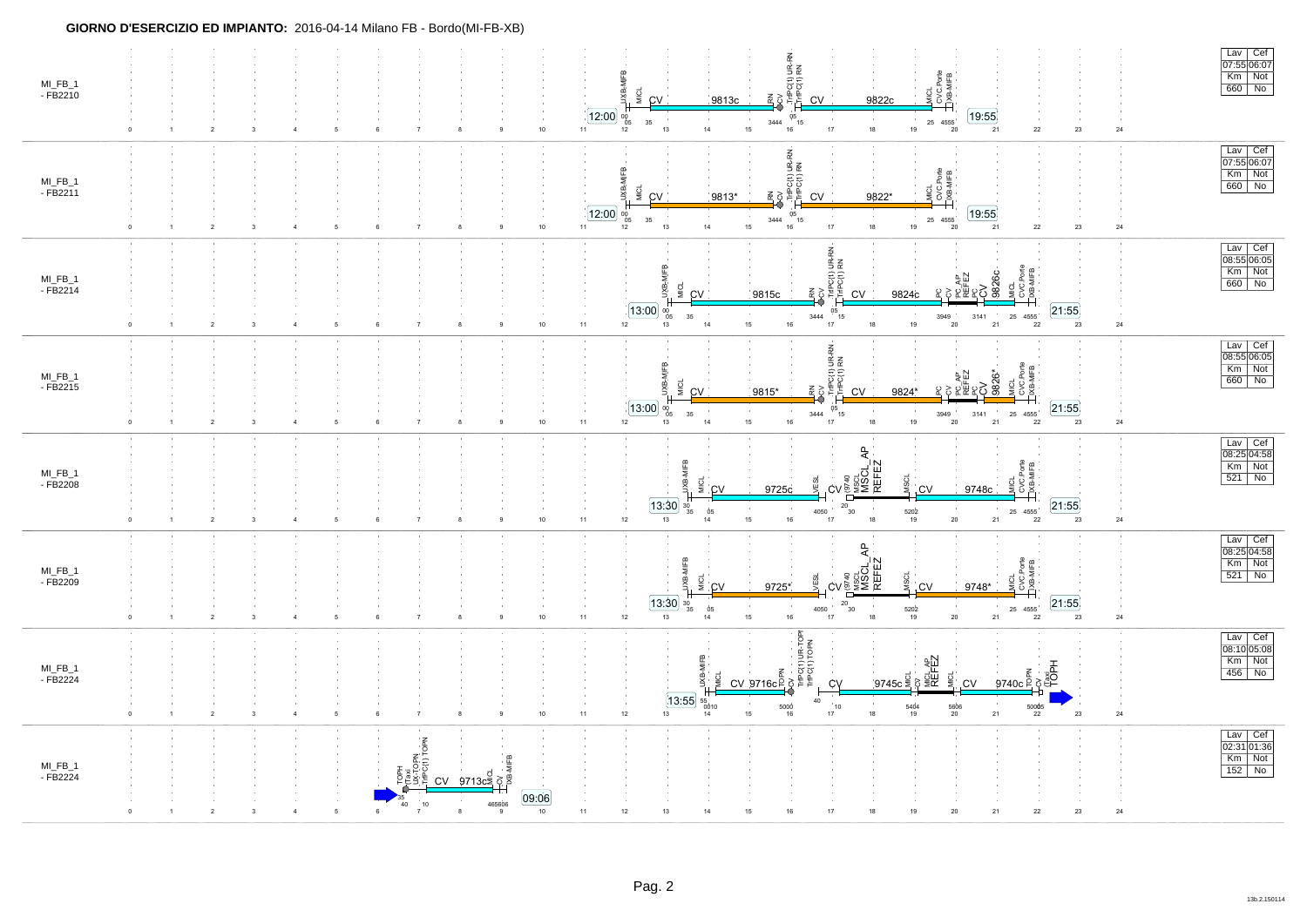| MI_FB_1<br>$-FB2225$ |          | $\overline{2}$<br>$\mathbf{3}$            | $\mathbf 5$<br>$\overline{4}$    | 6                                                  | $\overline{7}$<br>9                                                                                                                                 | $10\,$          | [13:55]<br>12<br>11<br>13                                                                                                                                                     | $CV 9716* \frac{2}{5}$<br>ŠР.<br>$\begin{array}{c} 55 \\ 0010 \\ 14 \end{array}$<br>5000<br>15<br>16 | TriPC(1) UR-TOPI<br>TriPC(1) TOPN<br>cy<br>MICLAP<br>REFEZ<br>CV<br>40<br>$\begin{array}{c} 10 \\ 17 \end{array}$<br>$\frac{5404}{19}$<br>$18\,$ | $9740*$ <sup><math>\circ</math></sup><br>.CV<br>$\frac{5606}{20}$<br>$\frac{50005}{22}$<br>${\bf 21}$ | あ。<br>이후<br>$24\,$<br>$23\,$                                                                                                                                                                                                                                                                                                                                                                                                                                                                                                   | $\frac{Law}{08:10 05:08}$<br>Km Not<br>$456$ No                                                                                          |
|----------------------|----------|-------------------------------------------|----------------------------------|----------------------------------------------------|-----------------------------------------------------------------------------------------------------------------------------------------------------|-----------------|-------------------------------------------------------------------------------------------------------------------------------------------------------------------------------|------------------------------------------------------------------------------------------------------|--------------------------------------------------------------------------------------------------------------------------------------------------|-------------------------------------------------------------------------------------------------------|--------------------------------------------------------------------------------------------------------------------------------------------------------------------------------------------------------------------------------------------------------------------------------------------------------------------------------------------------------------------------------------------------------------------------------------------------------------------------------------------------------------------------------|------------------------------------------------------------------------------------------------------------------------------------------|
| MI_FB_1<br>- FB2225  |          | $\overline{2}$<br>$\mathbf{3}$            | 5<br>$\Delta$                    | 40<br>$6 \,$                                       | $\frac{d}{dx} \frac{d}{dx} \frac{d}{dx} \frac{d}{dx}$<br>CV 9713* $\frac{d}{dx} \frac{d}{dx} \frac{d}{dx}$<br>465606<br>10 <sup>10</sup><br>8<br>-9 | 09:06<br>10     | 12<br>$11 -$<br>$13\,$                                                                                                                                                        | $15\,$<br>16<br>14                                                                                   | $19$<br>17<br>$18\,$                                                                                                                             | $20\,$<br>${\bf 21}$<br>$22\,$                                                                        | 23<br>24                                                                                                                                                                                                                                                                                                                                                                                                                                                                                                                       | $\frac{Law}{02:31}$ 01:36<br>$Km$ Not<br>$152$ No                                                                                        |
| MI_FB_1<br>- FB2216  |          | $\overline{2}$<br>3                       |                                  |                                                    | 9                                                                                                                                                   | 10              | 13<br>$12\,$<br>11                                                                                                                                                            | ë<br>α<br>C <sub>V</sub><br> 14:50 <br>$\frac{50}{5505}$<br>14<br>15<br>16                           | 믱<br>persi<br>SELEZ<br>SELECT<br>鼫<br>9727c<br>C<br><b>COL</b><br>4050<br>50<br>20<br>17<br>18<br>19                                             | 220c<br>$\sim$ 10<br>$\mathbf{21}$<br>$20\,$<br>${\bf 22}$                                            | $\frac{1}{2}$ $\frac{1}{2}$ $\frac{1}{2}$ $\frac{1}{2}$ $\frac{1}{2}$ $\frac{1}{2}$ $\frac{1}{2}$ $\frac{1}{2}$ $\frac{1}{2}$ $\frac{1}{2}$ $\frac{1}{2}$ $\frac{1}{2}$ $\frac{1}{2}$ $\frac{1}{2}$ $\frac{1}{2}$ $\frac{1}{2}$ $\frac{1}{2}$ $\frac{1}{2}$ $\frac{1}{2}$ $\frac{1}{2}$ $\frac{1}{2}$ $\frac{1}{2}$<br>23:00<br>405000<br>$\overline{24}$<br>23                                                                                                                                                                | $\frac{Law}{08:10 05:55}$<br>$Km$ Not<br>530 No                                                                                          |
| MI_FB_1<br>- FB2217  | $\Omega$ | $\overline{2}$<br>$\mathbf{3}$            | $\overline{5}$<br>$\overline{4}$ | 6                                                  | $\overline{7}$<br>9<br>-8                                                                                                                           | $10\,$          | $12\,$<br>$13$<br>11 <sub>1</sub>                                                                                                                                             | 1⊪B<br><b>DIR</b><br>맞<br><b>CV</b><br>14:50<br>50<br>5505<br>14<br>16<br>15                         | cv<br>YESLAP<br>REFEZ<br><b>VESL</b><br>ESL<br>9727*<br><b>CV</b><br>4050<br>50<br>20<br>17<br>18<br>19                                          | 220*<br>$20\,$<br>${\bf 21}$<br>$\bf 22$                                                              | $\begin{array}{c}\n\frac{1}{2} \text{ and } \\ \frac{1}{2} \text{ and } \\ \frac{1}{2} \text{ and } \\ \frac{1}{2} \text{ and } \\ \frac{1}{2} \text{ and } \\ \frac{1}{2} \text{ and } \\ \frac{1}{2} \text{ and } \\ \frac{1}{2} \text{ and } \\ \frac{1}{2} \text{ and } \\ \frac{1}{2} \text{ and } \\ \frac{1}{2} \text{ and } \\ \frac{1}{2} \text{ and } \\ \frac{1}{2} \text{ and } \\ \frac{1}{2} \text{ and } \\ \frac{1}{2} \text{ and } \\ \frac{1}{2} \text{ and } \\ \frac{1$<br>23:00<br>405000<br>$24\,$<br>23 | Lav Cef<br>$\overline{08:10 05:55}$<br>$\frac{km}{km}$ Not                                                                               |
| MI_FB_1<br>- FB2226  |          | $\overline{2}$<br>3                       | 5<br>$\sqrt{4}$                  | 6                                                  |                                                                                                                                                     | $10\,$          | $11$<br>12<br>13                                                                                                                                                              | ¶⊪<br>MICL<br>g<br>CV<br>15:00<br>$\substack{00\\05}$<br>35<br>14<br>15<br>16                        | 9819c<br>$\sim$<br>$\sim$<br>17<br>$18\,$<br>$19$                                                                                                | Nov<br>TriPC{1} PEF<br>ECL<br>5707<br>21<br>$20\,$<br>$\bf 22$                                        | 23<br>$\mathbf{24}$                                                                                                                                                                                                                                                                                                                                                                                                                                                                                                            | $\begin{array}{ c c }\n\hline \text{Lav} & \text{Cef} \\ \hline\n06:22 & 05:22 \\ \hline \end{array}$<br>$Km$ Not<br>$\overline{569}$ No |
| MI_FB_1<br>- FB2226  | $\Omega$ | $\overline{2}$<br>$\overline{\mathbf{3}}$ | 5<br>$\overline{4}$              | ă<br>ξ<br>CV<br>0Ò<br>6                            | $\,9$<br>8<br>$\overline{7}$                                                                                                                        | 9806c<br>10     | MIFB.<br>₫Š<br>$\begin{matrix}\n\frac{1}{2} & \frac{1}{2} \\ \frac{1}{2} & \frac{1}{2} \\ \frac{1}{2} & \frac{1}{2}\n\end{matrix}$<br>12:10<br>$25\quad 45$<br>12<br>13<br>11 | 14<br>15<br>16                                                                                       | 17<br>19<br>18                                                                                                                                   | $20\,$<br>$\mathbf{21}$<br>22                                                                         | 23<br>$24\,$                                                                                                                                                                                                                                                                                                                                                                                                                                                                                                                   | $\begin{array}{ c c } \hline \text{Lav} & \text{Cef} \\ \hline 06:40 & 05:25 \\ \hline \end{array}$<br>Km Not<br>569 No                  |
| MI_FB_1<br>- FB2227  | $\circ$  | $\overline{2}$<br>$\mathbf{3}$            | $\overline{4}$<br>5              | 6                                                  | $\,9$<br>8                                                                                                                                          | $10\,$          | $11 -$<br>12<br>13                                                                                                                                                            | MIFB<br>FBXP<br><b>MICL</b><br>CV<br>$15.00\%$<br>35<br>14<br>$16\,$<br>15                           | 9819*<br>17<br>18<br>19                                                                                                                          | कु <sub>ः</sub><br>∎ TriPC{1} PEI<br>5707<br>21<br>$20\,$<br>$\bf 22$                                 | 23<br>$24\,$                                                                                                                                                                                                                                                                                                                                                                                                                                                                                                                   | $\begin{array}{ l } \hline \text{Lav} & \text{Cef} \\ \hline 06:22 \, 05:22 \\ \hline \end{array}$<br>$Km$ Not<br>569 No                 |
| MI_FB_1<br>- FB2227  |          | $\overline{2}$<br>$\overline{\mathbf{3}}$ | 5                                | ж<br>TriPC(1)<br>CV<br>$\mathop{6}\limits^{\circ}$ | 9806*<br>9<br>8                                                                                                                                     | 10 <sub>1</sub> | з ти-мев<br>$\frac{d}{2}$ 2<br>[12:10]<br>25 45<br>$10^{-}$<br>11<br>12<br>13                                                                                                 | 14<br>15<br>16                                                                                       | 17<br>19<br>18                                                                                                                                   | 21<br>20<br>22                                                                                        | $23\,$<br>$24\,$                                                                                                                                                                                                                                                                                                                                                                                                                                                                                                               | Lav Cef<br>$\overline{06:40 05:25}$<br>Km Not<br>569 No                                                                                  |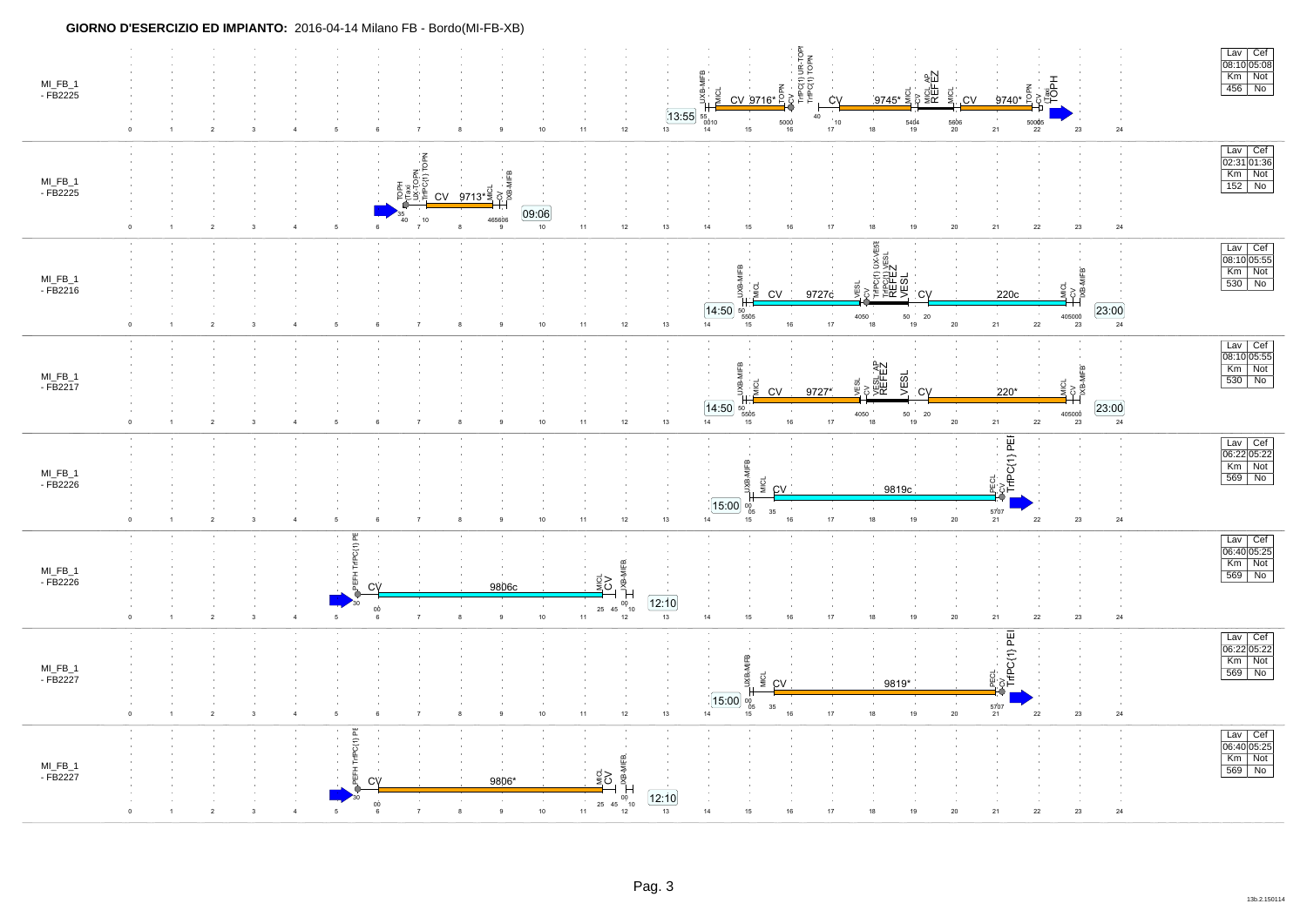| MI_FB_1<br>- FB223R    | $\overline{1}$               | $\sqrt{2}$     | $\mathbf{3}$<br>$\overline{4}$            | 5   | $\,6\,$                                         | $\overline{7}$                         | 8  | 9                       | $10$                                      | 11                      | 12<br>13     | $15:00$ %<br>14 | <b>MICL</b><br>$15\,$<br>$16\,$                              | $17\,$                                            | RIS<br>$18\,$                                                               | 19                              | $20\,$                    | ${\bf 21}$<br>$22\,$                           | 22:30<br>$30\,$<br>23                            | 24            | $\begin{array}{ c c } \hline \text{Lav} & \text{Cef} \\ \hline 07:30 00:00 \hline \end{array}$<br>Km Not<br>$0$   No |
|------------------------|------------------------------|----------------|-------------------------------------------|-----|-------------------------------------------------|----------------------------------------|----|-------------------------|-------------------------------------------|-------------------------|--------------|-----------------|--------------------------------------------------------------|---------------------------------------------------|-----------------------------------------------------------------------------|---------------------------------|---------------------------|------------------------------------------------|--------------------------------------------------|---------------|----------------------------------------------------------------------------------------------------------------------|
| MI_FB_1<br>$-FB2243$   | $\overline{1}$<br>$\Omega$   | $\overline{2}$ | $\overline{\mathbf{3}}$<br>$\overline{4}$ |     |                                                 | $\overline{7}$                         | 8  | 9                       | $10$                                      | 11                      | 13<br>12     | 14              | 4⊮B<br><b>MICL</b><br>$15:00$ $\frac{1}{05}$<br>$16\,$<br>15 | (9727<br>$17\,$                                   | ਟ੍ਰਿ<br><b>VESELY</b><br>VESELY<br>REFEZ<br><b>VESI</b><br>4408<br>18       | <b>CV</b><br>$50\,$<br>20<br>19 | $20\degree$               | 220*<br>$\sim$<br>21<br>22                     | MICL<br>PCV<br>TXB-MIFB<br>405000<br>23          | [23:00]<br>24 | Lav Cef<br>08:00 03:20<br>Km Not<br>$\sqrt{265}$ No                                                                  |
| $MI_FB_1$<br>$-FB2212$ | $\overline{1}$               | $\overline{2}$ | $\mathbf{3}$<br>$\overline{\mathbf{4}}$   | -5  | -6                                              | $\overline{7}$                         | -8 | $\mathbf{a}$            | $10\,$                                    | 11                      | 13<br>$12\,$ | 14              | m<br> 15:55 <br>$^{55}_{0010}$<br>15<br>16                   | ج<br>با CV 9726c 2<br>با CV 9726c 2<br>$17\,$     | es<br>F<br>뷥<br>$\frac{4}{10}$ $\frac{10}{18}$<br>$40\,$                    | ,CV<br>19                       | 9753c<br>223242<br>$20\,$ | 20:42<br>21<br>${\bf 22}$                      | $23\,$                                           | $\bf 24$      | $\frac{Law}{04:47}$ Oef<br>Km Not<br>$304$ No                                                                        |
| $MI_FB_1$<br>- FB2213  | $\overline{1}$<br>$^{\circ}$ | $\overline{2}$ | $\overline{\mathbf{3}}$<br>$\overline{4}$ | 5   | $\,6\,$                                         | $\overline{7}$                         | 8  | 9                       | $10\,$                                    | 11                      | 12<br>13     | 14              | 흐<br>$\overline{15:55}$ $\frac{55}{0010}$<br>15<br>16        | $\frac{2}{5}$<br>CV 9726* $\frac{2}{5}$<br>$17\,$ | UR-TOPI<br>TOPN<br>$\overline{\xi}\overline{\xi}$<br>10<br>5000<br>40<br>18 | .CV<br>9753*<br>19              | 223242<br>20              | 20:42<br>22<br>21                              | 23                                               | 24            | Lav Cef<br>04:47 04:12<br>Km Not<br>$304$ No                                                                         |
| MI_FB_1<br>- FB2228    | $^{\circ}$                   | $\overline{2}$ | $\mathbf{3}$<br>$\overline{4}$            |     |                                                 | $\overline{7}$                         |    |                         | $10\,$                                    | 11                      | 12<br>13     | 14              | 15<br>$16\,$                                                 | 17:30<br>$\substack{30 \\ 35}$<br>17              | ES<br>SOFEZ<br>REFEZ<br>MICL<br>(9739<br>21<br>$18\,$                       | 8<br><b>CV</b><br>1323<br>19    | 9743c<br>$20\,$           | 9744 <sub>C</sub><br>$26B$<br>${\bf 21}$<br>22 | cy<br>TriPC(1) UDI<br>$\mathbf{R}$<br>3040<br>23 | ${\bf 24}$    | Lav Cef<br>$\frac{24}{05:10}$ 03:07<br>Km Not<br>282 No                                                              |
| MI_FB_1<br>- FB2228    | $\overline{1}$               | $\overline{2}$ | 3<br>$\overline{4}$                       | - 5 | $\overline{5}$<br>PC(1)<br><b>CV</b><br>50<br>6 | 9705c<br>್ತರ<br>1102<br>$\overline{7}$ | 8  | 9706c<br>$\mathsf g$    | MICL<br>CV<br>NB-MIFB<br>550515<br>10     | [10:15]<br>$11 -$       | 12<br>13     | 14              | $15\,$<br>$16\,$                                             | $17\,$                                            | 18                                                                          | 19                              | $20\,$                    | 21<br>$22\,$                                   | 23                                               | $\bf 24$      | Lav Cef<br>04:55 04:05<br>Km Not<br>$364$ No                                                                         |
| MI_FB_1<br>- FB2229    | $\overline{1}$               | $\overline{2}$ | $\overline{\mathbf{3}}$<br>$\overline{4}$ | -5  | -6                                              | $\overline{7}$                         | 8  | 9                       | 10 <sub>10</sub>                          | 11                      | 12<br>13     | 14              | 15<br>16                                                     | MIFB<br>17:30<br>$\frac{30}{35}$<br>17            | ۵Ľ<br>MICL<br>(9739<br>ិននីក្ន<br>$21\,$<br>18                              | 3<br><b>CV</b><br>1323<br>19    | 9743*<br>20               | 9744<br>$26B$<br>$\bf{22}$<br>${\bf 21}$       | PC(1) UD<br>3040<br>23                           | $\bf 24$      | Lav Cef<br>05:10 03:07<br>Km Not<br>282 No                                                                           |
| MI_FB_1<br>- FB2229    |                              |                |                                           |     | $\overline{5}$<br>PC(1)<br>C <sub>V</sub><br>50 | 9705*<br>ion<br>no.<br>$\overline{7}$  | 8  | 9706*<br>$\mathfrak{g}$ | <b>MICLES</b><br>Top MIFB<br>550515<br>10 | [10:15]<br>11<br>$12\,$ | 13           | 14              | 15<br>$16\,$                                                 | 17                                                |                                                                             | 19                              | $20\,$                    | ${\bf 21}$<br>$22\,$                           | $23\,$                                           | ${\bf 24}$    | Lav Cef<br>04:55 04:05<br>Km Not<br>$364$ No                                                                         |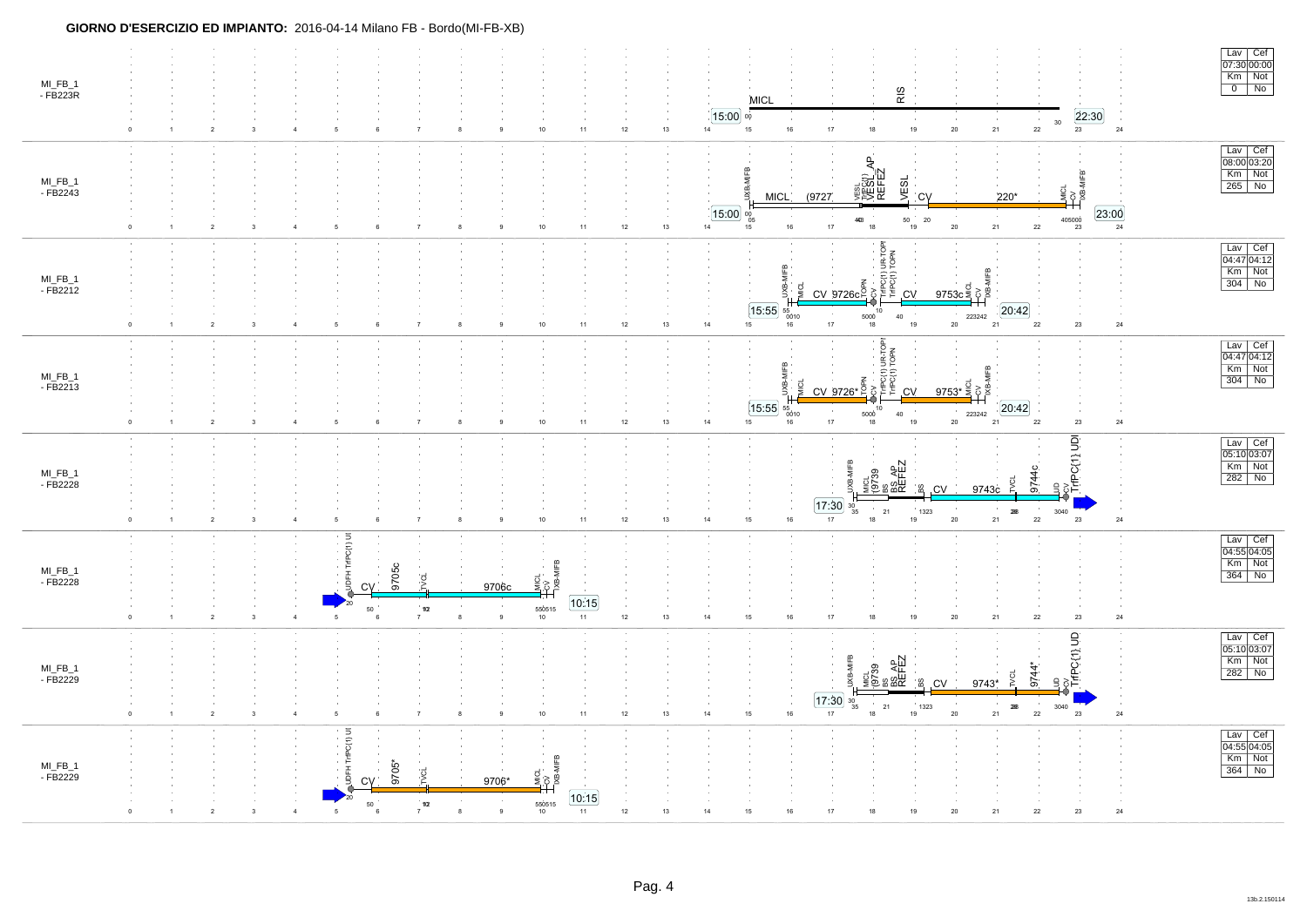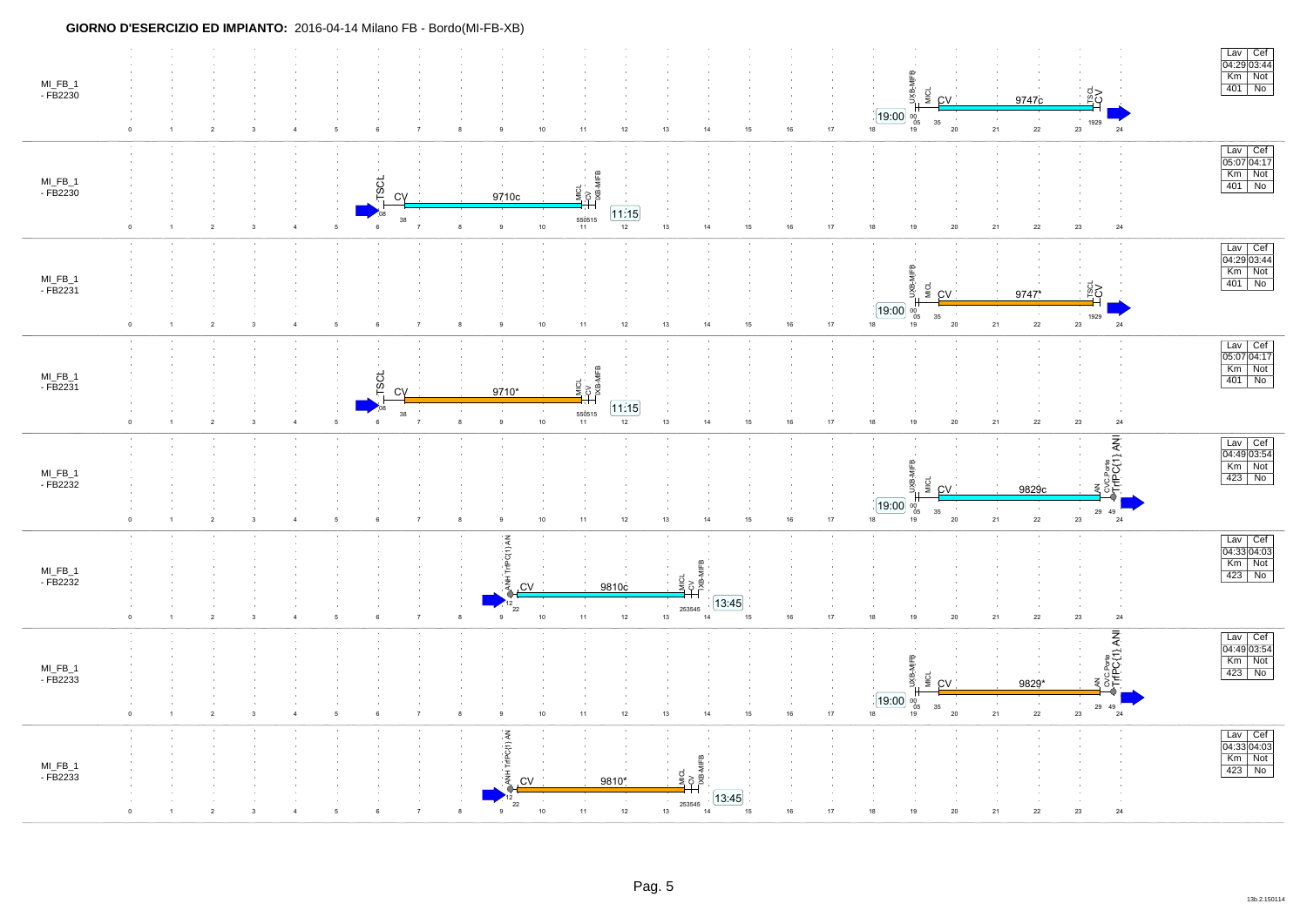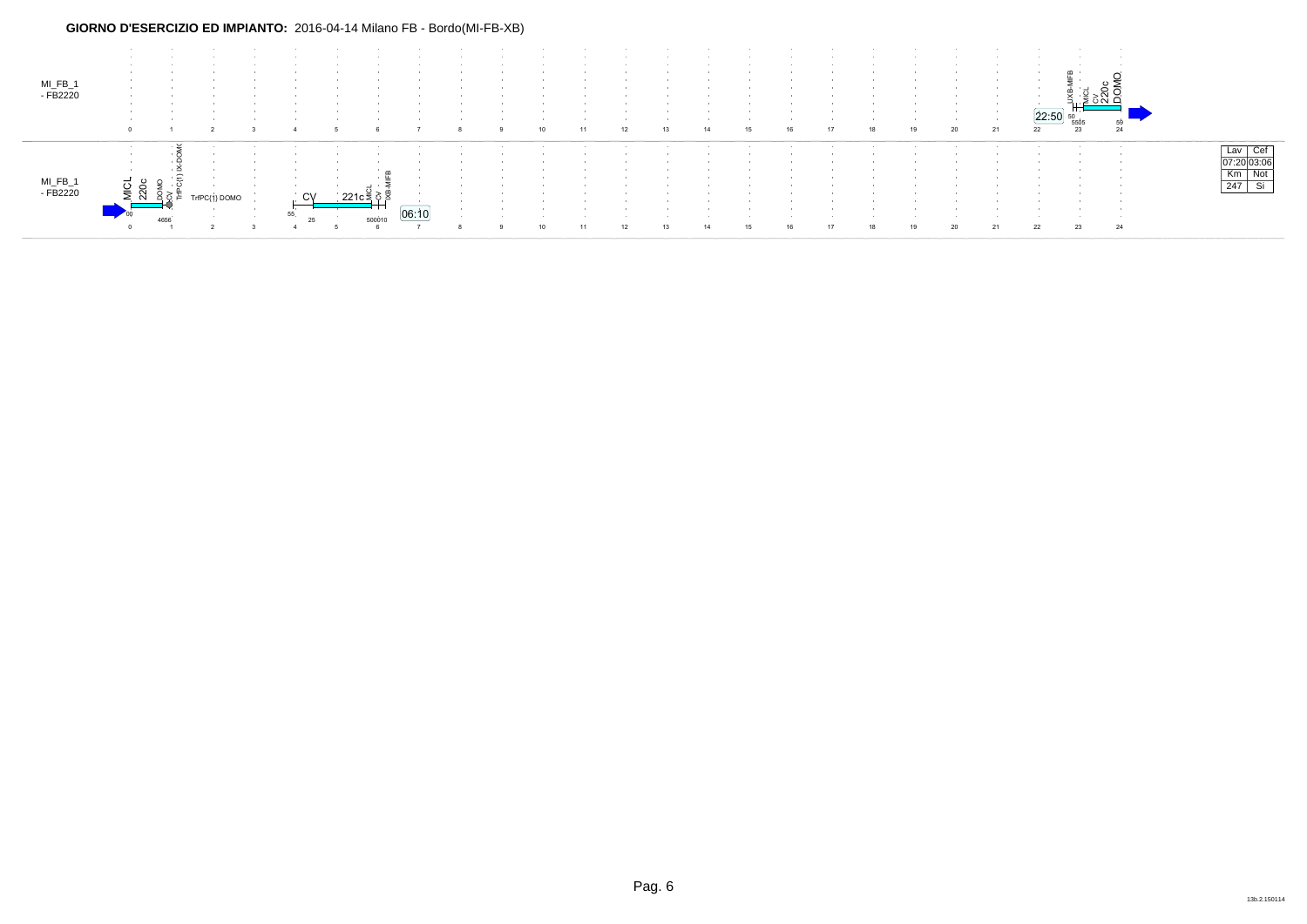| TO_FB_1<br>- FB2400 | JXB-TOFB<br>TOPN<br>.<br>9709c 등<br><u>9702c은</u> 호홀<br>.CV<br>C <sub>1</sub><br>CV<br>$\overline{05:35}$<br>11:10<br>00<br>$\frac{35}{40}$<br>500010<br>$^{\degree}$ 10<br>5404<br>10<br>10<br>$12\,$<br>$17\,$<br>$18\,$<br>$5\phantom{.0}$<br>$13$<br>14<br>15<br>16<br>19<br>${\bf 22}$<br>23<br>$\overline{2}$<br>$\mathbf{3}$<br>$\overline{4}$<br>11<br>$20\,$<br>21<br>$\Omega$<br>8<br>9                                                                                                                                                                                                          | Lav Cef<br>05:35 04:40<br>Km Not<br>$24\,$                                                                                                                                                                        |
|---------------------|------------------------------------------------------------------------------------------------------------------------------------------------------------------------------------------------------------------------------------------------------------------------------------------------------------------------------------------------------------------------------------------------------------------------------------------------------------------------------------------------------------------------------------------------------------------------------------------------------------|-------------------------------------------------------------------------------------------------------------------------------------------------------------------------------------------------------------------|
| TO_FB_1<br>- FB2401 | <b>JXB-TOFB</b><br>$\alpha$<br><b>TOPN</b><br>ਂ9709* ≅<br><u>9702* E</u><br>ax<br>S<br>CV<br><b>CV</b><br>C <sub>V</sub><br>[05:35]<br>11:10<br>$00^{10}_{10}$<br>$\frac{35}{40}$<br>5404<br>500010<br>10<br>10 <sub>10</sub><br>12<br>18<br>$\overline{4}$<br>$5\phantom{.0}$<br>$\bf{8}$<br>$13$<br>14<br>15<br>16<br>$17$<br>19<br>20<br>21<br>$22\,$<br>23<br>$\overline{2}$<br>$\mathbf{3}$<br>$\overline{7}$<br>9<br>11<br>$\circ$                                                                                                                                                                   | Lav Cef<br>05:35 04:40<br>Km Not<br>304 No<br>24                                                                                                                                                                  |
| TO_FB_1<br>- FB2402 | UXB-TOFB<br>IXB-TO<br>TOPN<br>$9723c \stackrel{\text{d}}{\geq} 8$<br>MICL AP<br>REFEZ<br>CV<br>9728 $c^{\overline{2}}$<br><b>CV</b><br>δ<br>19:10<br>$\boxed{10.35}$ $\frac{35}{40}$<br>$\sim$<br>$10$<br>$\sim$<br>$\frac{00}{17}$ 10<br>$\begin{array}{c} 500\dot{0}10 \\ 19 \end{array}$<br>$\frac{5404}{13}$<br>22<br>10 <sub>10</sub><br>12<br>14<br>15<br>16<br>18<br>$20\,$<br>21<br>23<br>$\overline{2}$<br>$\mathfrak{g}$<br>11<br>$\Omega$<br>8                                                                                                                                                  | $\begin{array}{ c c } \hline \text{Lav} & \text{Cef} \\ \hline 08:35 & 03:24 \\ \hline \end{array}$<br>$\begin{array}{ l c c }\n\hline\n\text{Km} & \text{Not} \\ \hline\n304 & \text{No}\n\end{array}$<br>$24\,$ |
| TO_FB_1<br>- FB2403 | UXB-TOFB<br>XB-TOFB<br>LÖbl<br><u>ੁੰ9723* ਤ</u> ੋਂ<br><u>9728* p</u><br>& MICL AP<br><b>REFEZ</b><br>.CV<br>CV<br>$\sqrt{19:10}$<br>$\boxed{10.35}$ $^{35}_{40}$<br>10 <sup>1</sup><br>5404<br>$\frac{0010}{17}$<br>500010<br>10<br>$20\,$<br>12<br>13<br>$14\,$<br>15<br>16<br>18<br>19<br>21<br>22<br>23<br>$\overline{2}$<br>11<br>$\overline{1}$<br>3<br>$\overline{7}$<br>8<br>$\Omega$<br>$\overline{4}$<br>5                                                                                                                                                                                        | Lav Cef<br>08:35 03:24<br>Km Not<br>304 No<br>$\bf{24}$                                                                                                                                                           |
| TO_FB_1<br>- FB2404 | JXB-TOFB<br>요<br>오주 <b>라</b><br>오주토<br>오주<br>CV<br>IXB-TOFB<br>$\frac{825}{9825}$<br>TOPN<br>9727c<br>$9824c$ $\frac{5}{5}$<br>PC.<br>CV<br>:CV<br>.CV<br>$\boxed{12.35}$<br>22:00<br>05<br>$\frac{35}{40}$<br>405000<br>10<br>5000<br>$35\,$<br>1828<br>3141<br>$19$<br>$17$<br>$18\,$<br>$21\,$<br>23<br>$11$<br>$12\,$<br>$14$<br>16<br>${\bf 20}$<br>$\overline{2}$<br>$10$<br>$13$<br>15<br>${\bf 22}$<br>3                                                                                                                                                                                           | Lav Cef<br>09:25 04:22<br>$Km$ Not<br>$410$ No<br>$24\,$                                                                                                                                                          |
| TO_FB_1<br>- FB2405 | JXB-TOFB<br>요<br>정치 정신<br>오 연도도<br>오 연도<br>$\begin{array}{c}\n\text{Top} \text{N} \rightarrow \text{SOFB} \text{N} \rightarrow \text{SOFB} \text{N} \end{array}$<br>$c\chi \frac{\dot{\tilde{c}}3}{8}$<br>TOPN<br><u>972</u> 7* <sup>ਹੁੰ</sup><br>ပ္စ<br>CV<br>.CV<br>.CV<br>9824*<br>[12:35]<br>[22:00]<br>05<br>$\frac{35}{40}$<br>10<br>405000<br>22<br>$\begin{array}{r} 5000 \\ 15 \end{array}$<br>$35\,$<br>1828<br>3141<br>$11\,$<br>$12\,$<br>16<br>17<br>18<br>19<br>21<br>23<br>$10\,$<br>14<br>20<br>$\overline{2}$<br>13<br>3<br>$\overline{4}$<br>-5<br>$\Omega$<br>$\overline{7}$<br>-8<br>۰ | Lav Cef<br>09:25 04:22<br>$\frac{km}{km}$ Not<br>24                                                                                                                                                               |
| TO_FB_1<br>- FB2406 | <b>BOCLH</b><br>TOFB<br>UXB-<br>$9733c\frac{5}{5}$<br>.cv<br>CV<br>CV<br>9825c<br>[13:35]<br>$05\,$<br>$\frac{35}{40}$<br>$\sim$ 1 $\sim$<br>$\sim$<br>10 <sup>1</sup><br>$35\,$<br>3848<br>5000<br>18<br>$11\,$<br>17<br>$19$<br>$10\,$<br>$12\,$<br>$13\,$<br>15<br>${\bf 20}$<br>$22\,$<br>23<br>$\sqrt{2}$<br>3<br>$\sqrt{4}$<br>$\overline{7}$<br>14<br>16<br>21<br>$\mathbf 0$<br>5<br>8                                                                                                                                                                                                             | Lav Cef<br>07:13 03:43<br>Km Not<br>371 No<br>$24\,$                                                                                                                                                              |
| TO_FB_1<br>- FB2406 | CLH (BOCL<br>$\begin{array}{c}\n 9710c2 \\  +35c2 \\  +11c2 \\  +11c2 \\  +11c2 \\  +11c2 \\  +11c2 \\  +11c2 \\  +11c2 \\  +11c2 \\  +11c2 \\  +11c2 \\  +11c2 \\  +11c2 \\  +11c2 \\  +11c2 \\  +11c2 \\  +11cMICL9802cCVC.PorteCVCV13:1000\begin{array}{r} 500\dot{0}10 \\ 13 \end{array}10\quad 30101012\,141115161718\,19212223\overline{4}-620\mathcal{P}89$                                                                                                                                                                                                                                         | $\begin{array}{ c c } \hline \text{Lav} & \text{Cef} \\ \hline 06:15 & 03:45 \\ \hline \end{array}$<br><b>Km</b> Not<br>24                                                                                        |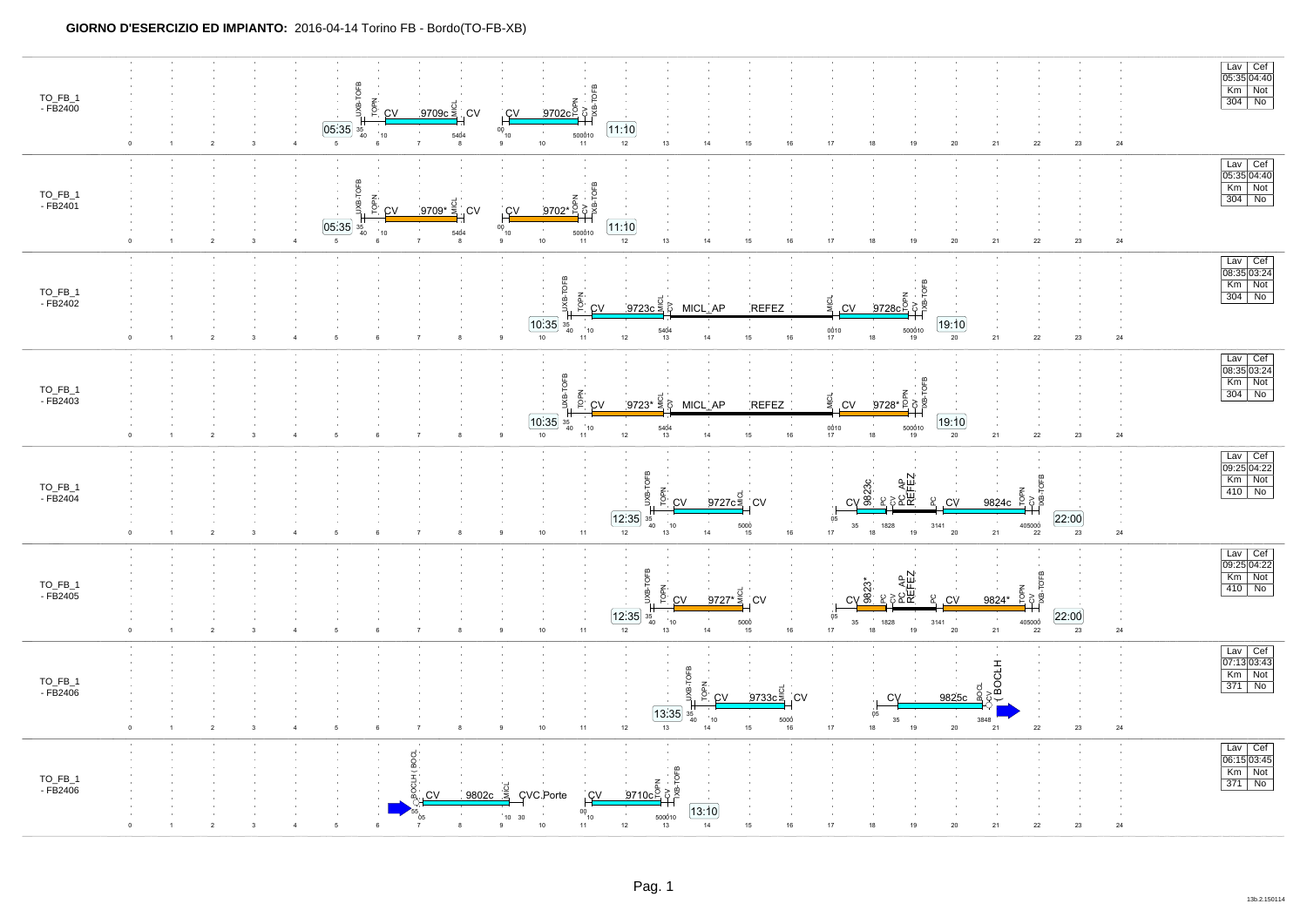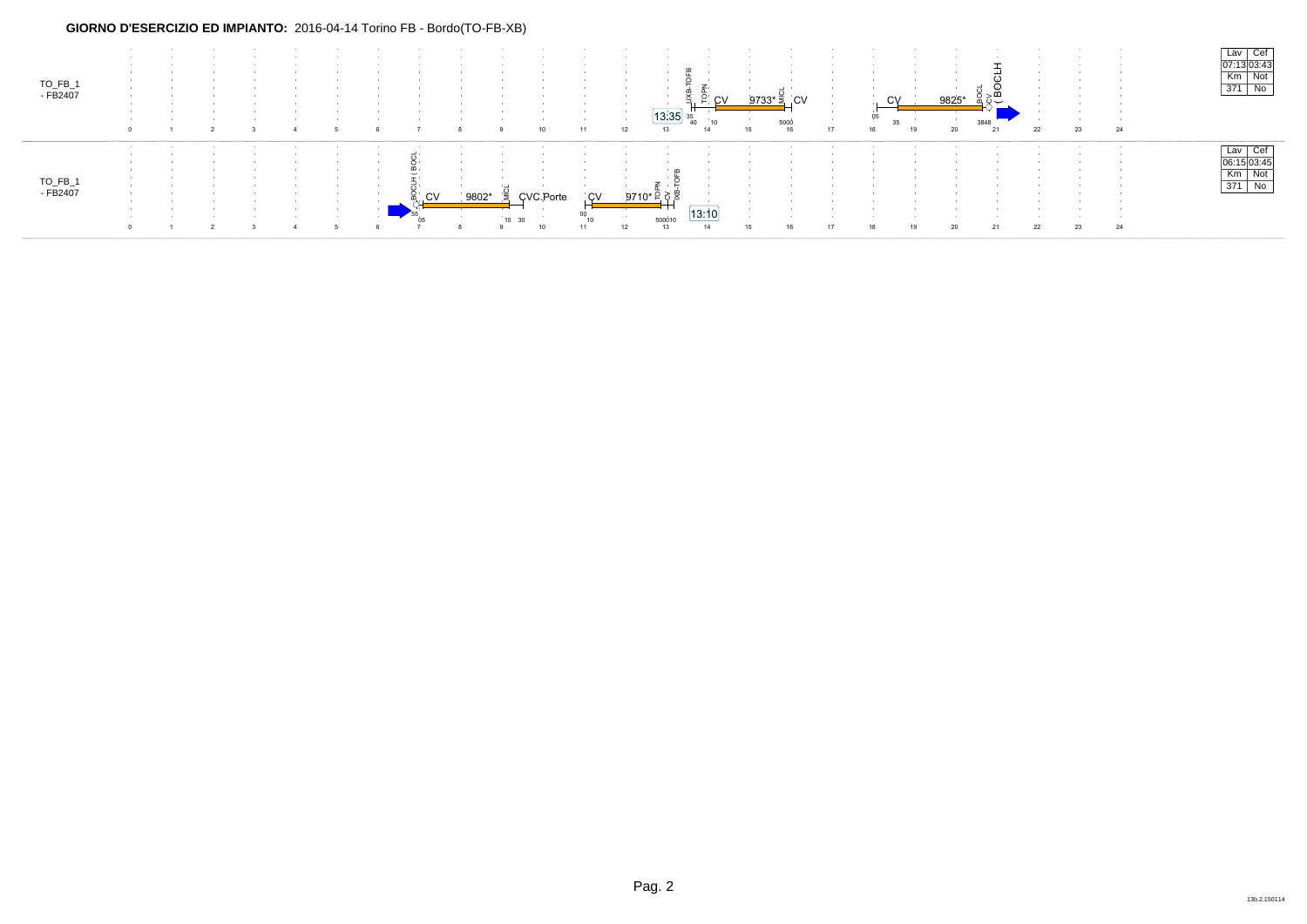| VE_FB_1<br>- FB2500<br>$\Omega$   | $\overline{2}$<br>$\overline{\mathbf{3}}$ | Porte<br>JXB-VEFB<br>e<br>ES<br>VESL<br>֞֞׆֛ <sup>֥</sup><br>֡׀֛֛<br><u>cv</u><br>CV.<br>9700c<br>9713c<br>[05:05]<br>12:15<br>$05$ <sub>15</sub><br>$05$ <sub>10</sub><br>40<br>4050 $^{\circ}$<br>$10\,$<br>11<br>12<br>13<br>$\overline{4}$<br>7<br>14<br>15<br>16<br>17<br>18<br>19<br>20<br>21<br>22<br>23<br>8<br>9<br>5<br>-6                                                                                                                                                                                                                                                                                                                                                                                                                                      | Lav Cef<br>07:10 06:00<br>Km Not<br>$\frac{1}{530}$ No<br>24 |
|-----------------------------------|-------------------------------------------|---------------------------------------------------------------------------------------------------------------------------------------------------------------------------------------------------------------------------------------------------------------------------------------------------------------------------------------------------------------------------------------------------------------------------------------------------------------------------------------------------------------------------------------------------------------------------------------------------------------------------------------------------------------------------------------------------------------------------------------------------------------------------|--------------------------------------------------------------|
| VE_FB_1<br>- FB2501               | $\sqrt{2}$<br>$\overline{\mathbf{3}}$     | Porte<br><b>ELB</b><br>⊴ ບ<br>≣ບ<br><b>VESL</b><br>UXB-<br>ÆSL<br>3성<br><u>CV</u><br>CV.<br>9700*<br>9713*<br>12:15<br>05:05<br>$4050 \begin{array}{c} 05 \\ 15 \end{array}$<br>$\begin{matrix} & & 55 \\ 25 & 45 & 05 \end{matrix}$<br>$^{05}_{10}$<br>40<br>$13\,$<br>$18\,$<br>$\overline{7}$<br>9<br>$10\,$<br>11<br>$12\,$<br>14<br>15<br>$16\,$<br>$17\,$<br>19<br>$20\,$<br>${\bf 21}$<br>${\bf 22}$<br>$23\,$<br>$\overline{4}$<br>6<br>8                                                                                                                                                                                                                                                                                                                         | Lav Cef<br>07:10 06:00<br>Km Not<br>530 No<br>$\bf 24$       |
| VE_FB_1<br>- FB251R<br>$\circ$    | $\overline{2}$<br>3                       | RIS<br><b>VESL</b><br>[05:30]<br>13:30<br>30<br>30<br>$12\,$<br>$\overline{14}$<br>$5\phantom{.0}$<br>$11$<br>$13\,$<br>16<br>$17\,$<br>$\overline{7}$<br>$\,9$<br>$10$<br>$15\,$<br>$18\,$<br>19<br>$20\,$<br>${\bf 21}$<br>23<br>$\overline{4}$<br>8<br>${\bf 22}$<br>6                                                                                                                                                                                                                                                                                                                                                                                                                                                                                                 | $\frac{Law}{08:00 00:00}$<br>$\frac{Km}{0}$ Not<br>$\bf 24$  |
| VE_FB_1<br>- FB2502<br>$\Omega$   | $\overline{2}$<br>$\overline{\mathbf{3}}$ | <b>VEFB</b><br>Lvesi.<br>-xs-ve <del>r</del> s<br>VESL<br>-ax<br>9702c<br><b>CV</b><br>(9715)<br>CV<br>$\sqrt{12:20}$<br>$[05.45]_{45}$<br>35<br>$\sim$<br>5505<br>1020<br>$20\,$<br>50<br>$10$<br>${\bf 11}$<br>12<br>$13\,$<br>$\overline{5}$<br>15 <sub>15</sub><br>16<br>$17\,$<br>$18\,$<br>$19$<br>$20\,$<br>$\bf 22$<br>$23\,$<br>$\overline{7}$<br>14<br>${\bf 21}$<br>$\mathbf{g}$<br>$\mathbf{g}$                                                                                                                                                                                                                                                                                                                                                               | Lav Cef<br>06:35 02:35<br>Km Not<br>265 No<br>24             |
| VE_FB_1<br>- FB2503<br>$^{\circ}$ | $\sqrt{2}$<br>3                           | yEFB<br>VESL<br>KB-VEFB<br>VESL<br>UXB-<br>9702*<br><b>CV</b><br>(9715)<br>CV<br>[05:45]<br>12:20<br>$35\,$<br>45<br>50<br>5505<br>1020<br>$20\,$<br>$\overline{7}$<br>10<br>11<br>$12\,$<br>13<br>$14$<br>15<br>$16\,$<br>17<br>18<br>19<br>$20\,$<br>21<br>22<br>23<br>5<br>8<br>9                                                                                                                                                                                                                                                                                                                                                                                                                                                                                      | Lav Cef<br>06:35 02:35<br>Km Not<br>$265$ No<br>${\bf 24}$   |
| VE_FB_1<br>- FB2504               | $\sqrt{2}$<br>3                           | ŒЕВ<br><b>IXB-VEFB</b><br>ะี cv<br>ė<br><b>Digital</b><br>9704c<br>9719c<br>.CV<br>CV<br>06:15<br>14:30<br>$\frac{15}{20}$<br>05<br>$\sim$<br>35<br>102030<br>50<br>2535<br>$13\,$<br>$10$<br>$11$<br>$12\,$<br>15 <sub>15</sub><br>$17\,$<br>$18\,$<br>5<br>9<br>14<br>16<br>$19\,$<br>$20\,$<br>${\bf 21}$<br>${\bf 22}$<br>23                                                                                                                                                                                                                                                                                                                                                                                                                                          | Lav Cef<br>08:15 05:10<br>Km Not<br>530 No<br>$\bf 24$       |
| VE_FB_1<br>- FB2505<br>$\circ$    | $\boldsymbol{2}$<br>3                     | /EFB<br>XB-VEFB<br>VESL<br>¢<br>이<br>기<br>9704*<br>9719*<br>CV<br><b>CV</b><br>CV<br>14:30<br>06:15<br>05<br>15<br>20<br>$35\,$<br>102030<br>$50\,$<br>2535<br>$10$<br>$11\,$<br>$12\,$<br>$13\,$<br>16<br>$17\,$<br>$18\,$<br>14<br>15<br>19<br>$20\,$<br>${\bf 22}$<br>23<br>$\mathbf{q}$<br>21<br>$\overline{4}$<br>5<br>8<br>-6                                                                                                                                                                                                                                                                                                                                                                                                                                       | $\frac{Law}{08:15}$ Os:10<br>Km Not<br>24                    |
| VE_FB_1<br>- FB2506               |                                           | TriPC(1) ANH<br>/EFB<br>$\begin{array}{l} \approx \frac{1}{2} \frac{1}{2} \frac{1}{2} \frac{1}{2} \frac{1}{2} \frac{1}{2} \frac{1}{2} \frac{1}{2} \frac{1}{2} \frac{1}{2} \frac{1}{2} \frac{1}{2} \frac{1}{2} \frac{1}{2} \frac{1}{2} \frac{1}{2} \frac{1}{2} \frac{1}{2} \frac{1}{2} \frac{1}{2} \frac{1}{2} \frac{1}{2} \frac{1}{2} \frac{1}{2} \frac{1}{2} \frac{1}{2} \frac{1}{2} \frac{1}{2} \frac{1}{2} \frac{1}{2} \$<br>vESL<br>й,<br><u>(9422)</u><br>⋚⋛<br><b>CV</b><br>9801c<br><b>CV</b><br>9814c କି<br>$\overline{06:22}$ $\frac{22}{27}$<br>15:45<br>$12$ <sub>22</sub><br>$\sim$<br>$\sim$<br>57<br>2939<br>1424<br>10 <sup>°</sup><br>3545<br>10<br>$\overline{9}$<br>11<br>12<br>13<br>14<br>15<br>16<br>17<br>18<br>19<br>$20\,$<br>23<br>6<br>21<br>22 | Lav Cef<br>09:23 05:24<br>Km Not<br>566 No<br>24             |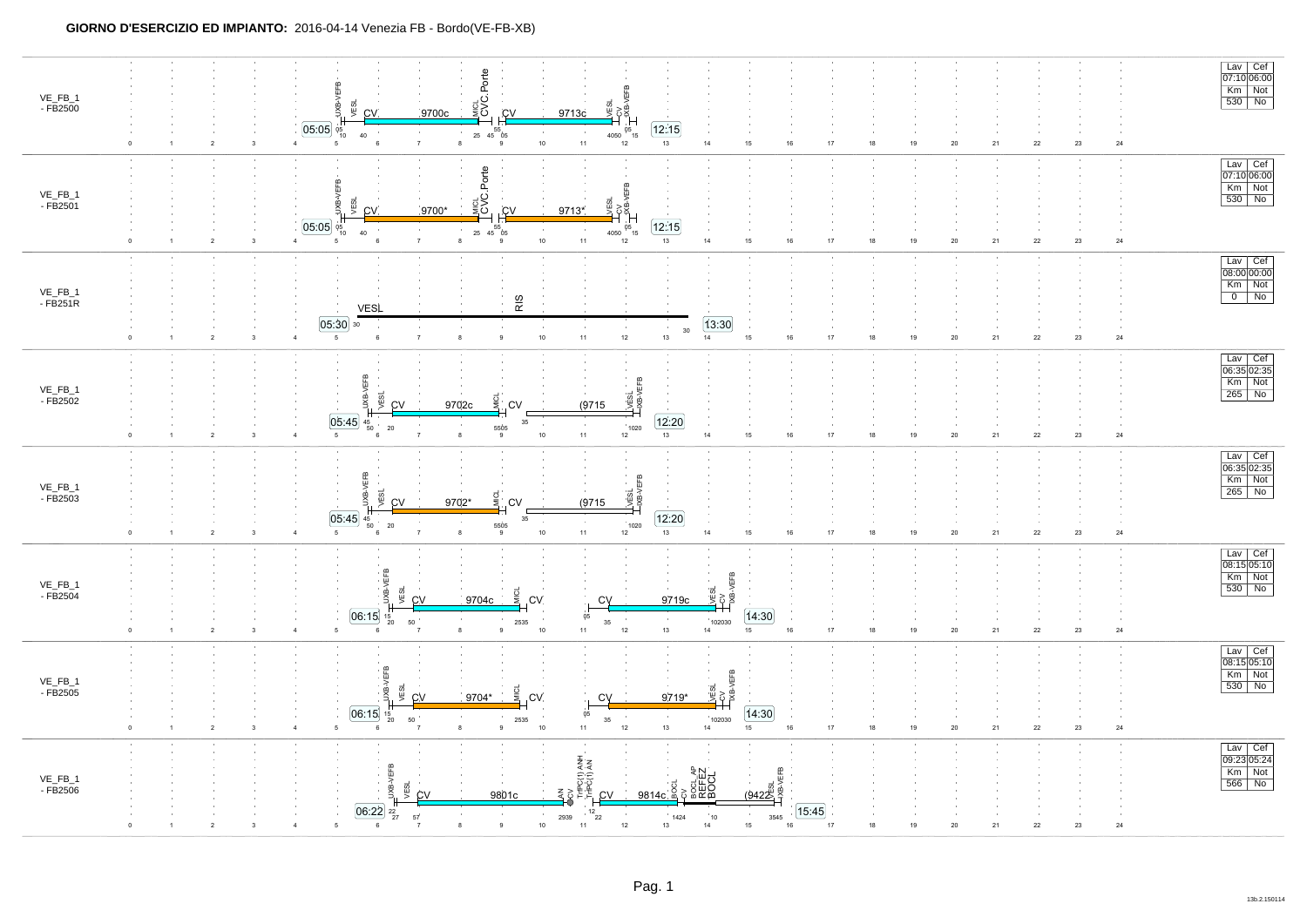| VE_FB_1<br>- FB2508 | $\frac{1}{\text{BOL} \_ \text{AP}}$<br>REFEZ<br>JXB-VEFB<br>BOCL<br>yESL<br>$(9426)$<br>g<br><b>CV</b><br>9708c<br>CV.<br><b>CV</b><br>9811c<br>[07:15]<br>[16:45]<br>05<br>15<br>20<br>$\sim$ 10<br>2535<br>$\begin{array}{c} 10 \\ 15 \end{array}$<br>3545<br>$50\,$<br>$35\,$<br>3848<br>$10\,$<br>$11$<br>$12\,$<br>$13\,$<br>$16\,$<br>17<br>$18$<br>19<br>$20\,$<br>$23\,$<br>6<br>9<br>14<br>21<br>${\bf 22}$<br>5<br>$\overline{7}$                    | Lav Cef<br>09:30 04:38<br>Km Not<br>484 No<br>$\bf 24$ |
|---------------------|----------------------------------------------------------------------------------------------------------------------------------------------------------------------------------------------------------------------------------------------------------------------------------------------------------------------------------------------------------------------------------------------------------------------------------------------------------------|--------------------------------------------------------|
| VE_FB_1<br>- FB2509 | <b>BOCL_AP</b><br>JXB-VEFB<br>REFEZ<br>BOCL<br><b>BOCL</b><br>VE <sub>SL</sub><br><u>(9426일</u> 후<br>CV<br>9708*<br>9811*<br><b>CV</b><br>CV<br>$\overline{07:15}$<br>[16:45]<br>05<br>15<br>20<br>2535<br>$35\,$<br>$\begin{array}{c} 10 \\ 15 \end{array}$<br>3545<br>50<br>3848<br>$11$<br>$13\,$<br>$\overline{9}$<br>$10\,$<br>$12\,$<br>16<br>17<br>19<br>$20\,$<br>14<br>18<br>21<br>${\bf 22}$<br>$23\,$<br>6<br>$\overline{2}$<br>5<br>$\overline{7}$ | Lav Cef<br>09:30 04:38<br>Km Not<br>484 No<br>$24\,$   |
| VE_FB_1<br>- FB2510 | $\approx$<br>JXB-VEFB<br><b>REFEZ</b><br>m<br>io<br>≳š<br>VESL<br>à ≶<br><b>CV</b><br>9712c<br><b>CV</b><br>9723c<br>[08:15]<br>16:00<br>15<br>20<br>50<br>5505<br>13<br>405000<br>2535<br>10<br>$12\,$<br>11<br>14<br>15<br>$16\,$<br>$17\,$<br>18<br>19<br>$20\,$<br>21<br>${\bf 22}$<br>$23\,$<br>$\overline{2}$<br>6                                                                                                                                       | Lav Cef<br>07:45 05:10<br>Km Not<br>530 No<br>$\bf 24$ |
| VE_FB_1<br>- FB2511 | $\overline{A}$<br>JXB-VEFB<br><b>REFEZ</b><br>$T_{\text{VB-VEFS}}$<br>ior<br>∛<br>VESL<br>ರ<br>$\overline{C}$<br>CV<br>9723*<br>9712*<br><b>CV</b><br>08:15<br>[16:00]<br>15<br>20<br>50<br>5505<br>13<br>405000<br>2535<br>$10\,$<br>$12\,$<br>$11$<br>$14$<br>15 <sub>15</sub><br>17<br>$18\,$<br>$19$<br>$20\,$<br>$\overline{2}$<br>$\,6\,$<br>$\overline{7}$<br>8<br>$16\,$<br>21<br>${\bf 22}$<br>$23\,$<br>-5                                           | Lav Cef<br>07:45 05:10<br>Km Not<br>530 No<br>$\bf 24$ |
| VE_FB_1<br>- FB2512 | ∉₽<br>ਟ੍ਰਿ<br>VESL<br>XB-VEFB<br>3720c<br>9729c<br>$T_{9721}^{\rm CV}$<br>39<br>$REFEZ$ $\frac{6}{5}$<br><b>CV</b><br>[08:45]<br>15:20<br>$\frac{00}{4959}$ 1020<br>3545<br>$\begin{array}{c} 55 \\ 13 \end{array}$<br>25<br>$10\,$<br>$12\,$<br>$14\,$<br>$11$<br>15 <sub>15</sub><br>16<br>$17\,$<br>$18\,$<br>$19$<br>$20\,$<br>$\overline{2}$<br>21<br>${\bf 22}$<br>$23\,$<br>$\mathbf{a}$<br>6<br>$\mathbf{Q}$                                           | Lav Cef<br>06:35 02:46<br>Km Not<br>253 No<br>24       |
| VE_FB_1<br>- FB2513 | <b>G(1) UDFH</b><br>C(1) UD<br>JXB-VEFB<br>್ದ<br>೧೯೭೯<br>$9729*$<br>vESL<br>"12<br>REFEZ<br>CV<br>[08:45]<br>15:20<br>$45 \t 03 \t 5000 \t 13$<br>$00$<br>49591020<br>$\sim$<br>3545<br>$\begin{array}{c} 55 \\ 13 \end{array}$<br>25<br>10<br>12<br>$14$<br>16<br>17<br>18<br>19<br>20<br>8<br>11<br>15<br>21<br>22<br>23<br>$\overline{2}$<br>6<br>$\mathbf{q}$                                                                                              | Lav Cef<br>06:35 02:46<br>Km Not<br>253 No<br>24       |
| VE_FB_1<br>- FB2514 | ௨<br>⋖<br>UXB-VEFB<br><b>ESL</b><br>9714<br>s≧<br>REFEZE<br>3 뽀<br>CV<br>9716c<br>.CV<br>9733c<br>Ю<br>$\boxed{10:45}$<br>[19:00]<br>$22 \choose 32$<br>$^{45}_{5000}$<br>$\sim 10^{-1}$<br>$\sim$<br>$\sim$<br>5505<br>14<br>405000<br>5505<br>16<br>$10$<br>$12\,$<br>17<br>$13$<br>15<br>18<br>20<br>21<br>${\bf 22}$<br>$23\,$<br>$\overline{2}$<br>8<br>$\mathbf{q}$<br>11<br>19<br>$\overline{\mathbf{3}}$<br>$\overline{4}$                             | Lav Cef<br>08:15 04:58<br>Km Not<br>522 No<br>$\bf 24$ |
| VE_FB_1<br>- FB2515 | $\frac{1}{2}$ MICL_AP<br>$\frac{1}{100}$ $\frac{1}{100}$ $\frac{1}{100}$ $\frac{1}{100}$ $\frac{1}{100}$ $\frac{1}{100}$ $\frac{1}{100}$<br>LVESL<br>LCV<br>LXB-VEFB<br>REFEZE<br>CV<br>9716*<br>.CV<br>9733*<br>$\overline{10:45}$<br>19:00<br>$\begin{array}{r} 405000 \\ 19 \end{array}$<br>$\frac{5505}{14}$<br>5505<br>16<br>10<br>$12\,$<br>$13\,$<br>15 <sub>15</sub><br>17<br>18<br>20<br>$\bf 22$<br>$23\,$<br>21<br>$\overline{2}$                   | Lav Cef<br>08:15 04:58<br>Km Not<br>522 No<br>24       |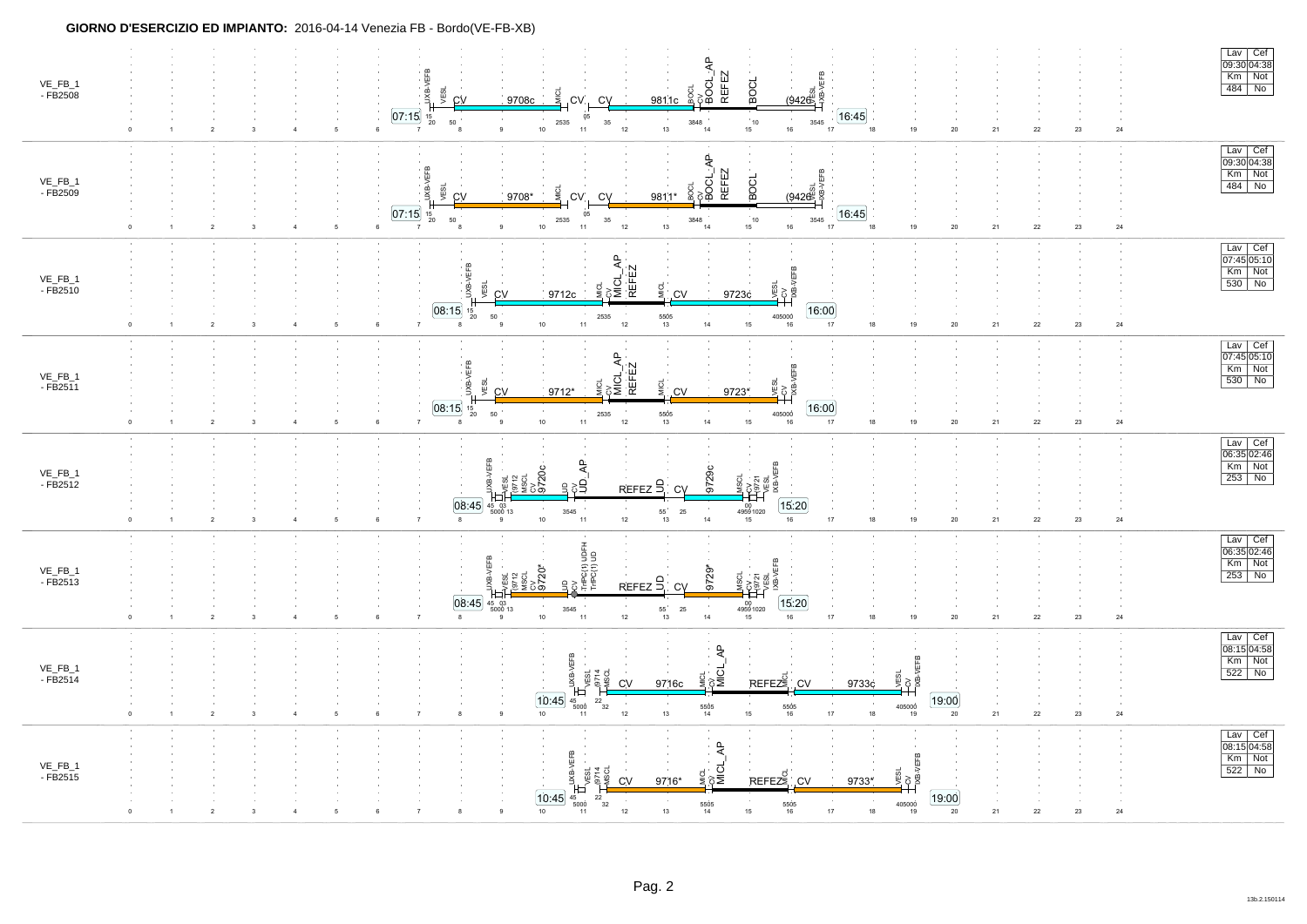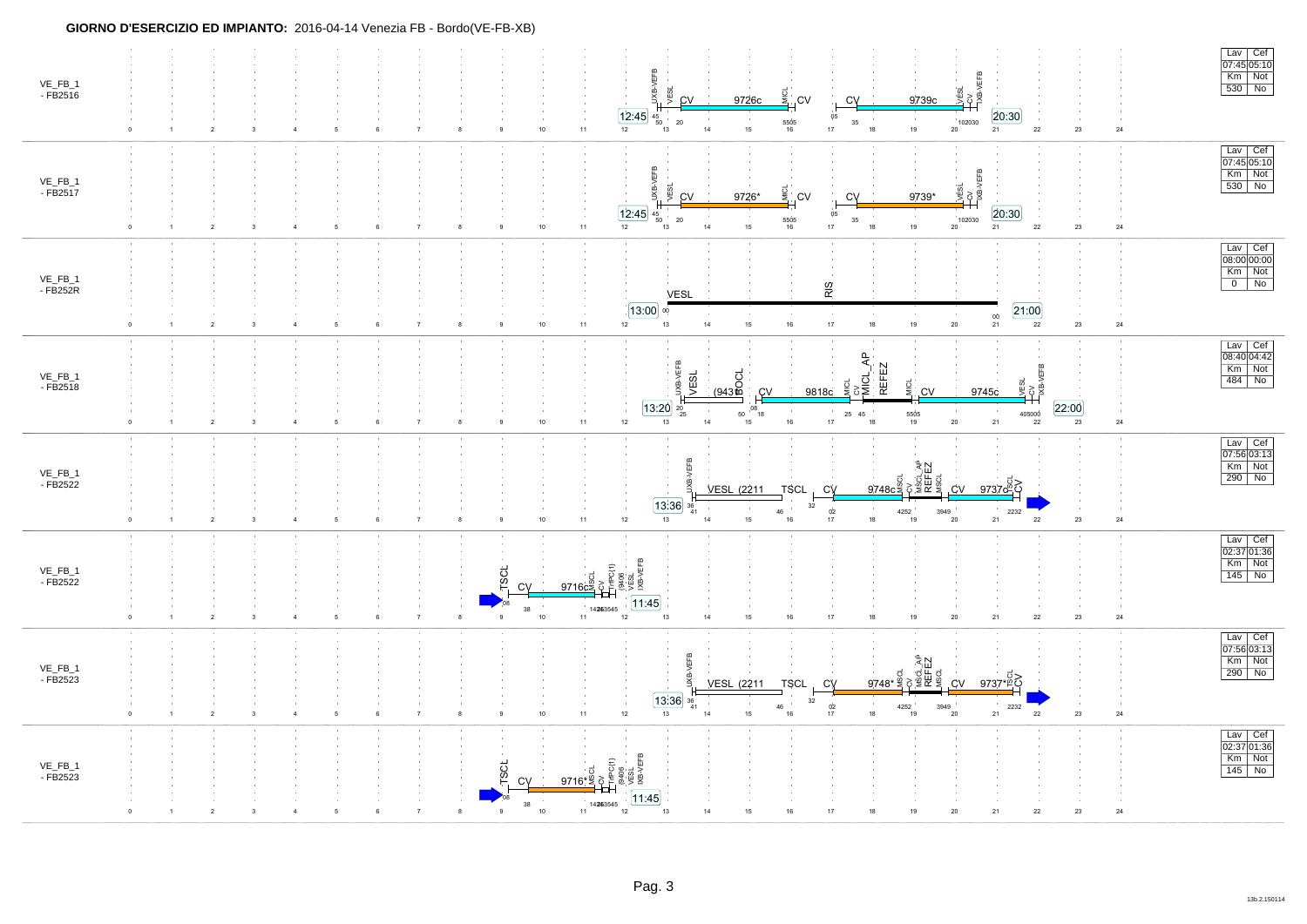| VE_FB_1<br>- FB2529 | $\mathbf{1}$               | $\overline{2}$                 | $\sqrt{5}$ | $6\phantom{.0}$<br>$\overline{7}$                                                  | $10$                     | $12\,$<br>$11$                                                                                 | ÆSL<br><b>SHIS</b><br>9728c<br><b>CV</b><br>CV<br>9741c<br><b>CV</b><br>20:58<br>[13:45]<br>35<br>$\frac{45}{50}$<br>5505<br>17<br>$\frac{05}{18}$<br>28384858<br>20<br>19<br>13<br>15<br>16<br>20<br>22<br>$\bf 23$<br>$\bf 24$<br>21<br>14                                                                                                           | Lav Cef<br>07:13 04:58<br>Km Not<br>521 No |
|---------------------|----------------------------|--------------------------------|------------|------------------------------------------------------------------------------------|--------------------------|------------------------------------------------------------------------------------------------|--------------------------------------------------------------------------------------------------------------------------------------------------------------------------------------------------------------------------------------------------------------------------------------------------------------------------------------------------------|--------------------------------------------|
| VE_FB_1<br>- FB2530 |                            | $\overline{2}$                 |            | $\,6\,$                                                                            | 10                       | $12\,$<br>$11$                                                                                 | EFB<br>Ψã<br>g<br>등<br>9728*<br>CV<br>CV<br>9741*<br><b>CV</b><br>20:58<br>13:45<br>45<br>- 35<br>5505<br>28384858<br>20<br>$\frac{\dot{0}5}{18}$<br>50<br>19<br>13<br>15<br>22<br>$\bf 24$<br>$14$<br>$16\,$<br>17<br>20<br>$23\,$<br>21                                                                                                              | Lav Cef<br>07:13 04:58<br>Km Not<br>521 No |
| VE_FB_1<br>- FB2526 |                            | $\overline{2}$                 |            | $6\phantom{.0}$                                                                    | 10                       | 11<br>12                                                                                       | ë<br>$\overline{A}$<br><b>REFEZ</b><br>m<br>Ų<br>VESL<br>gx<br>ψ<br>$\vec{a}$ ខ្ញុំដឹ<br>$\tilde{\mathbb{R}}$<br><b>CV</b><br>9817c<br>, CV<br>9828c<br>$\overline{14:22}$ $\frac{22}{27}$<br>22:20<br>0717<br>001020<br>57<br>3444<br>20<br>21<br>23<br>$13\,$<br>$14$<br>16<br>17<br>18<br>19<br>22<br>$\bf 24$<br>15                                | Lav Cef<br>07:58 05:20<br>Km Not<br>538 No |
| VE_FB_1<br>- FB2527 | $\overline{2}$<br>$\Omega$ |                                | 5          | 6                                                                                  | $10$                     | $12\,$<br>11                                                                                   | RN<br>PN_AP<br>REFEZ<br>REFEZ<br>VEFB<br>Ξ<br>8 ≶<br>웂<br>ĊV<br>9817*<br>.CV<br>9828*<br>22:20<br>$\overline{14:22}$ $\frac{22}{27}$<br>57<br>$\begin{array}{c} 0717 \\ 19 \end{array}$<br>001020<br>3444<br>$16\,$<br>$17\,$<br>${\bf 20}$<br>$23\,$<br>$\mathbf{24}$<br>13<br>$14$<br>18<br>$\mathbf{21}$<br>${\bf 22}$<br>15                        | Lav Cef<br>07:58 05:20<br>Km Not<br>538 No |
| VE_FB_1<br>- FB2520 |                            | $\overline{2}$                 |            | 6                                                                                  | 10                       | 11<br>12                                                                                       | $\overline{A}$<br>JXB-VEFB<br>VEFB<br>ะ<br>≽ี<br>ESI 350<br>yÉSL<br>호홀<br>CV<br><b>REFEZ</b><br>9730c<br>.CV<br>9753c<br>[23:30]<br>[14:30]<br>$\begin{array}{r} 30 & 52 \\ 3545 & 02 \end{array}$<br>$\sim$ 10 $\,$<br>102030<br>2535<br>2535<br>18<br>13<br>16<br>19<br>21<br>$22\,$<br>24<br>14<br>15<br>17<br>20<br>23                             | Lav Cef<br>09:00 04:58<br>Km Not<br>522 No |
| VE_FB_1<br>- FB2521 | $\Omega$                   | $\overline{2}$<br>$\mathbf{R}$ | $\sqrt{2}$ | 6<br>$\overline{7}$                                                                | $10$                     | $11$<br>$12\,$                                                                                 | ₹.<br>VEFB<br><b>VEFB</b><br>್ದ<br>ಕ<br>vESL<br>VESL<br>18437<br>MSCL<br>JХВ-<br>g<br>9753*<br><b>CV</b><br>9730*<br><b>REFEZ</b><br>.CV<br>$\frac{23:30}{24}$<br>[14:30]<br>$\begin{array}{r} 30 \quad 52 \\ 3545 \quad 02 \end{array}$<br>102030<br>2535<br>2535<br>$22\,$<br>$14\,$<br>16<br>17<br>$18\,$<br>$19$<br>20<br>21<br>13<br>$23\,$<br>15 | Lav Cef<br>09:00 04:58<br>Km Not<br>522 No |
| VE_FB_1<br>- FB2524 | 0                          | $\overline{2}$                 |            |                                                                                    | $10$                     | 11<br>12                                                                                       | <b>VEFB</b><br>т<br>yESL<br>ğ<br><b>DEL</b><br>9732c<br><b>MICL</b><br>9732cg<br>CV<br>[14:45]<br>$^{45}_{\ 50}$<br>$55^{10}$<br>$\sim$<br>$\sim$<br>20<br>50005<br>13<br>19<br>$\bf 24$<br>14<br>$16\,$<br>17<br>18<br>20<br>$21\,$<br>22<br>23<br>15                                                                                                 | Lav Cef<br>05:20 04:30<br>Km Not<br>417 No |
| VE_FB_1<br>- FB2524 |                            |                                | TOPN<br>40 | $\frac{d}{dx}$ over $\frac{d}{dx}$ cv cv<br>55<br>1626<br>$\overline{7}$<br>6<br>8 | 9709c<br>05<br>$10$<br>9 | VEFB<br>yE <sub>SL</sub><br>i≸ 5<br>11:00<br>$\begin{array}{r} 405000 \\ 11 \end{array}$<br>12 | 14<br>24<br>13<br>15<br>16<br>18<br>19<br>20<br>21<br>${\bf 22}$<br>23<br>17                                                                                                                                                                                                                                                                           | Lav Cef<br>05:55 05:00<br>Km Not           |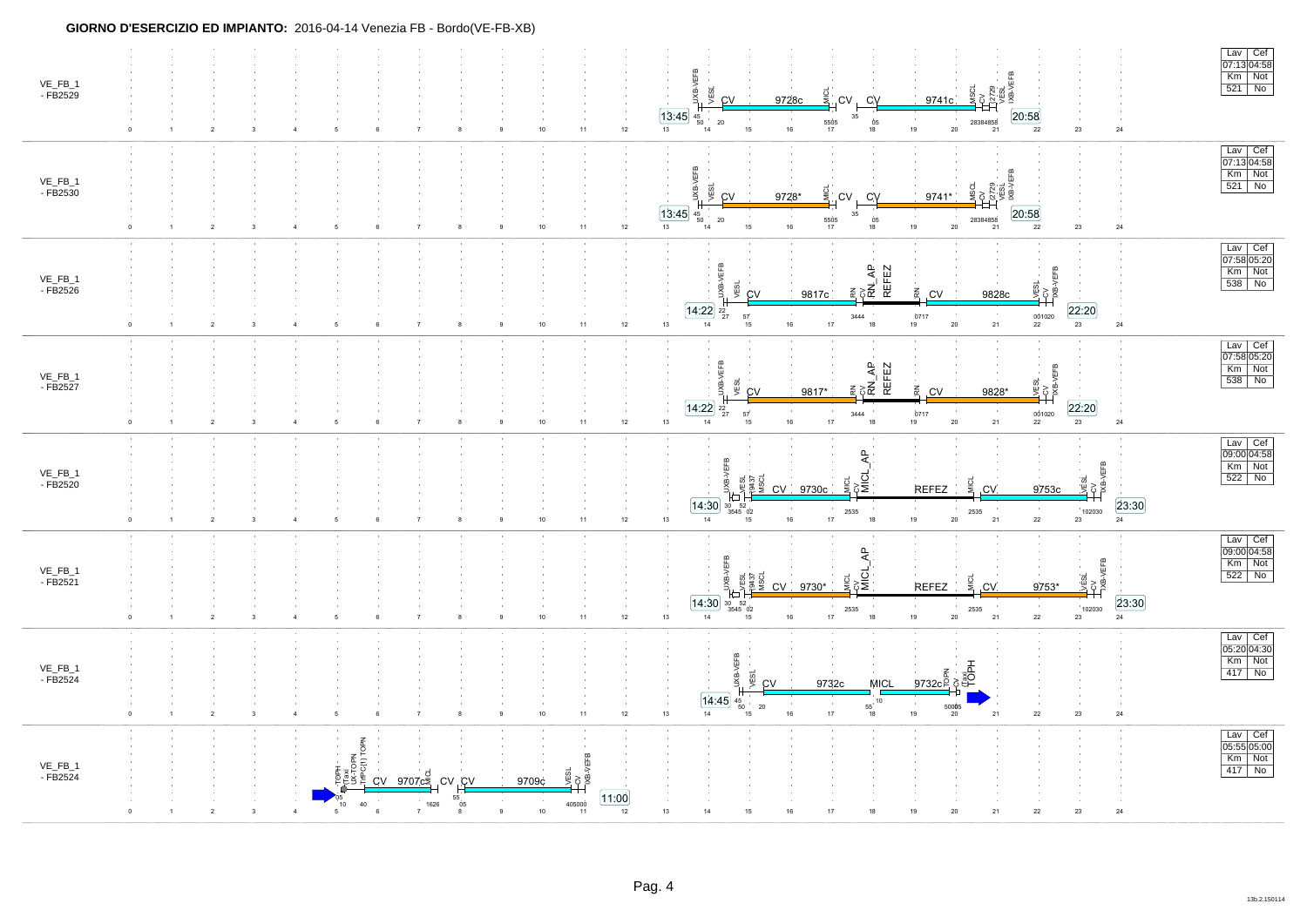